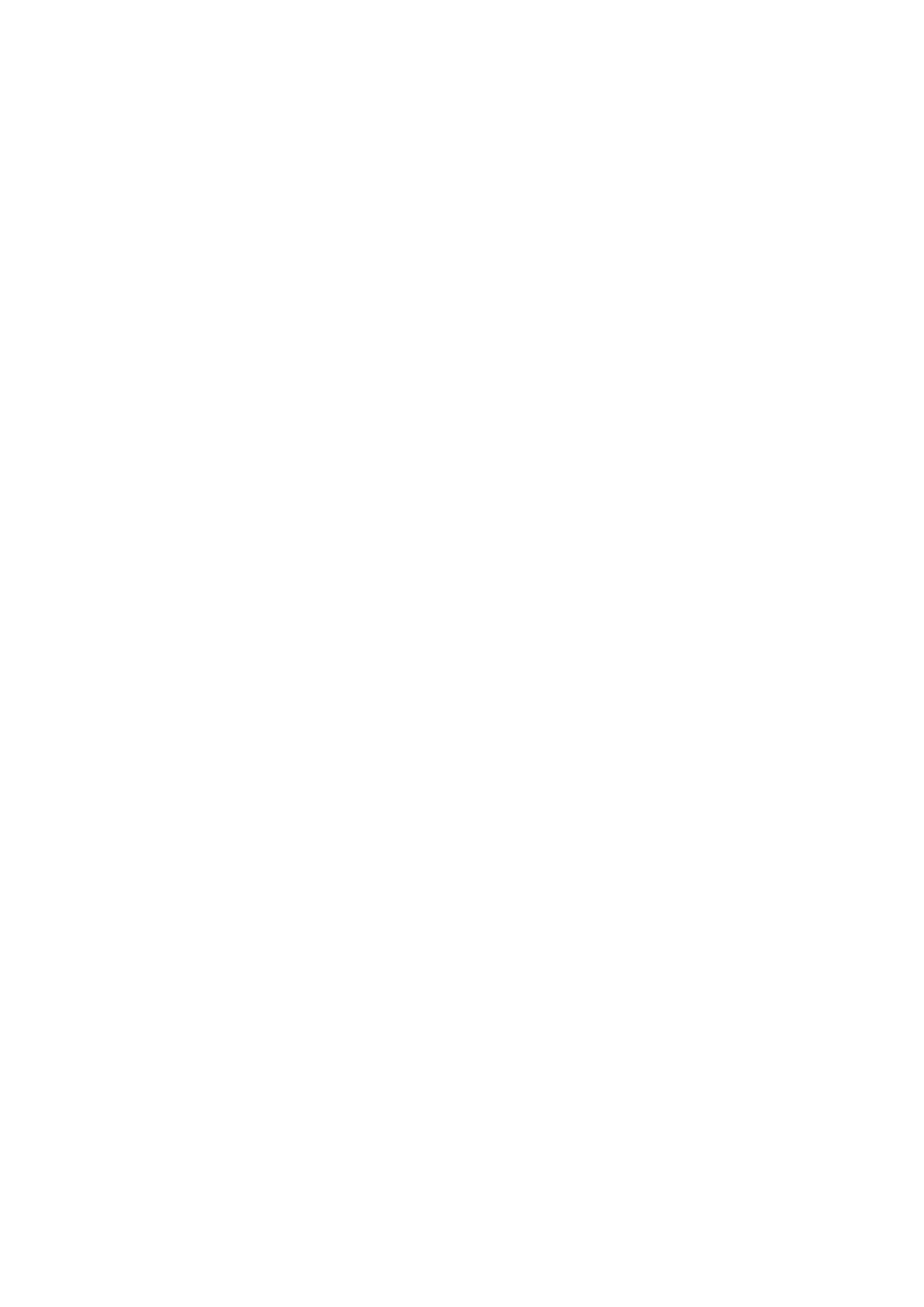# Table of Contents

|                                                                         | Pages         |
|-------------------------------------------------------------------------|---------------|
| <b>Introduction</b>                                                     |               |
| 1.1 Purpose of this document                                            |               |
| Welcome, introductions and arrangements for this Issue Specific Hearing | $\mathcal{P}$ |
| <b>Written Summary of Case</b>                                          | 3             |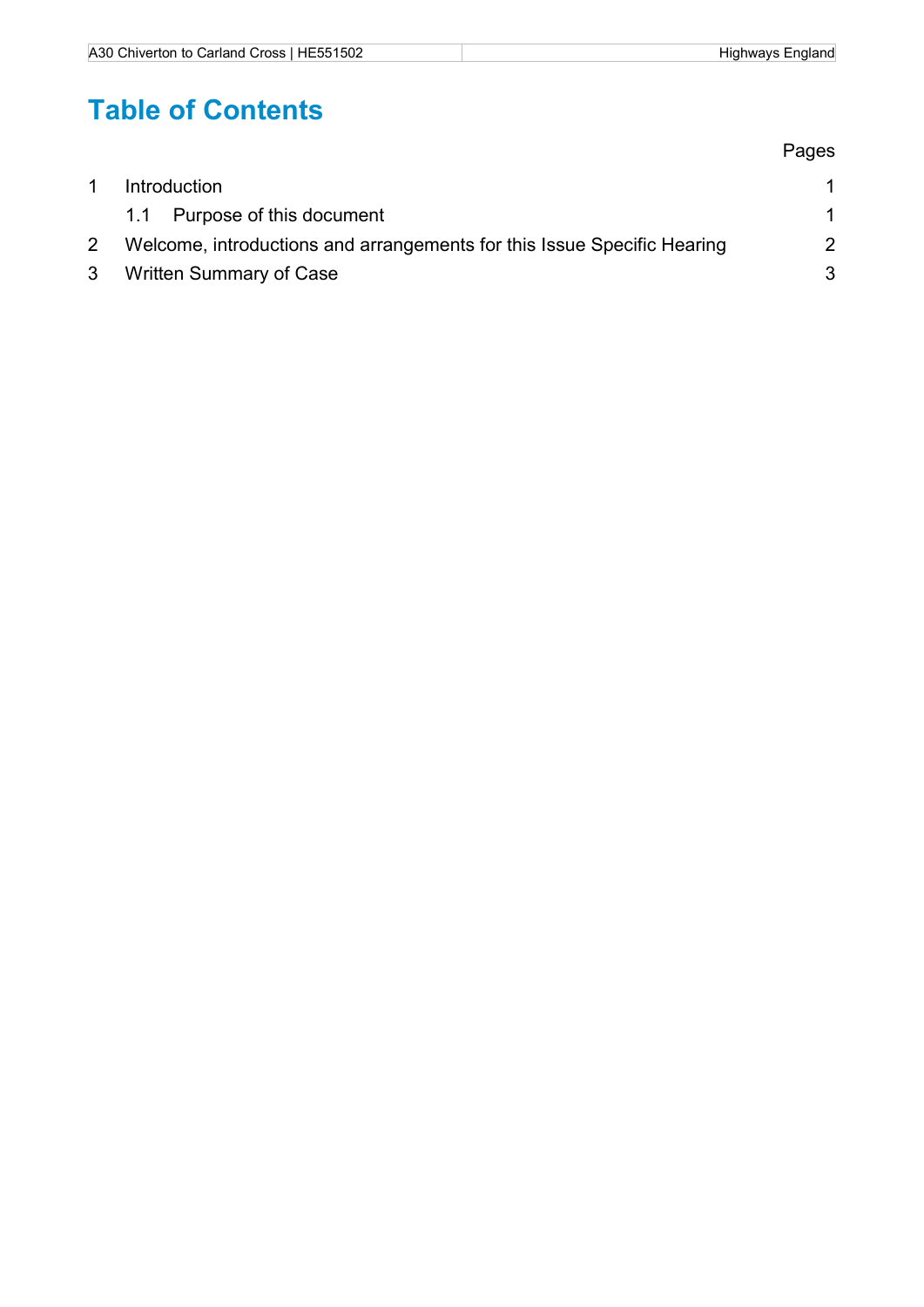### 1 Introduction

#### 1.1 Purpose of this document

1.1.1 This document sets out the Highways England (the Applicant) written summary of oral submissions made at Issue Specific Hearing 4 on Chybucca junction for the A30 Chiverton to Carland Cross Development Consent Order scheme, which took place at The Atlantic Hotel in Newquay at 10am on Wednesday 12 June 2019.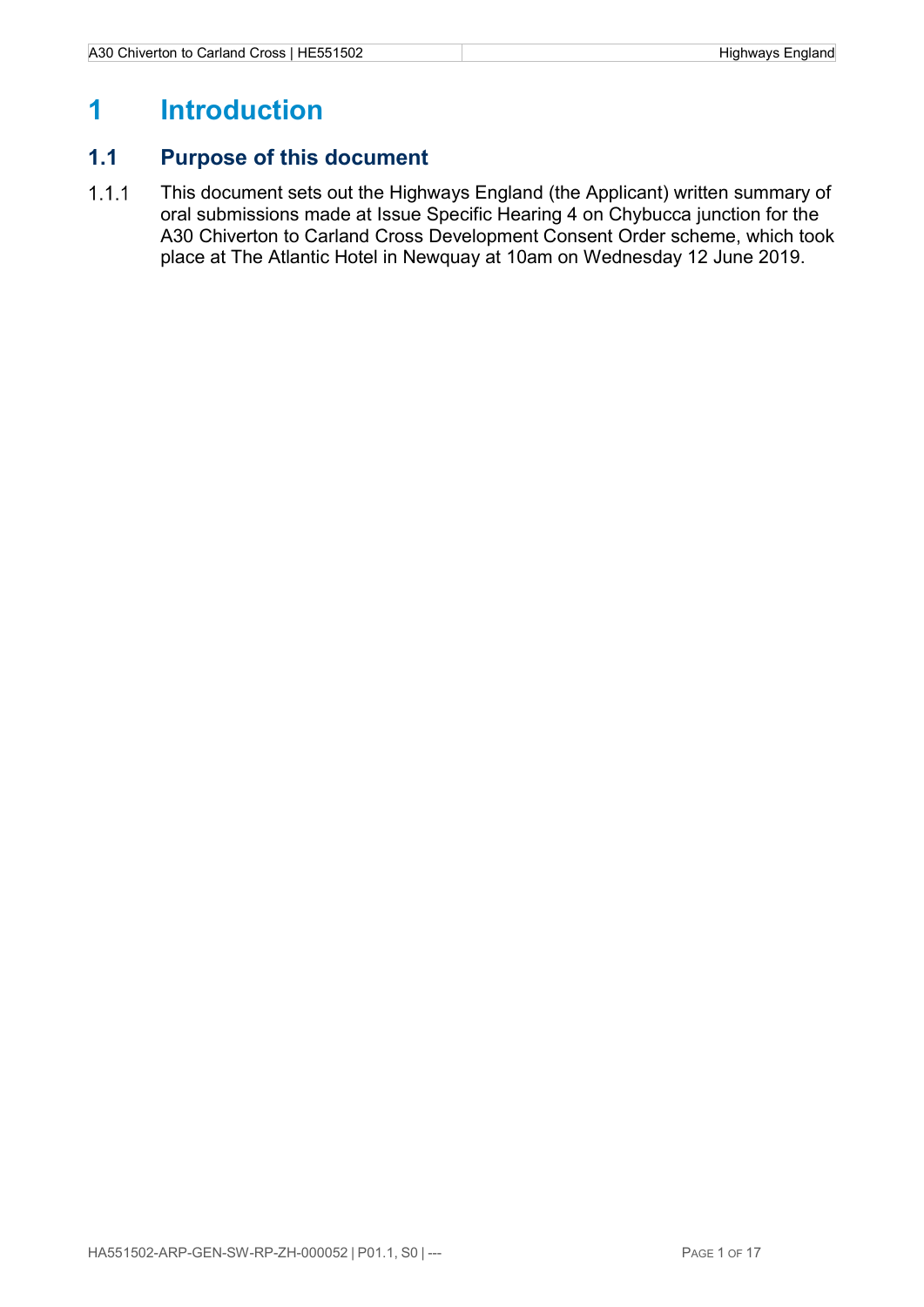### 2 Welcome, introductions and arrangements for this Issue Specific Hearing

2.1.1 Mr Julian Boswall of Burges Salmon LLP confirmed that he represents the Applicant. He also introduced: David Grattan, Michael Baker, Ross Cullen, Jessica Postance, Tom Metcalfe and Allan Pitt of Arup and Josh Hodder of Highways England.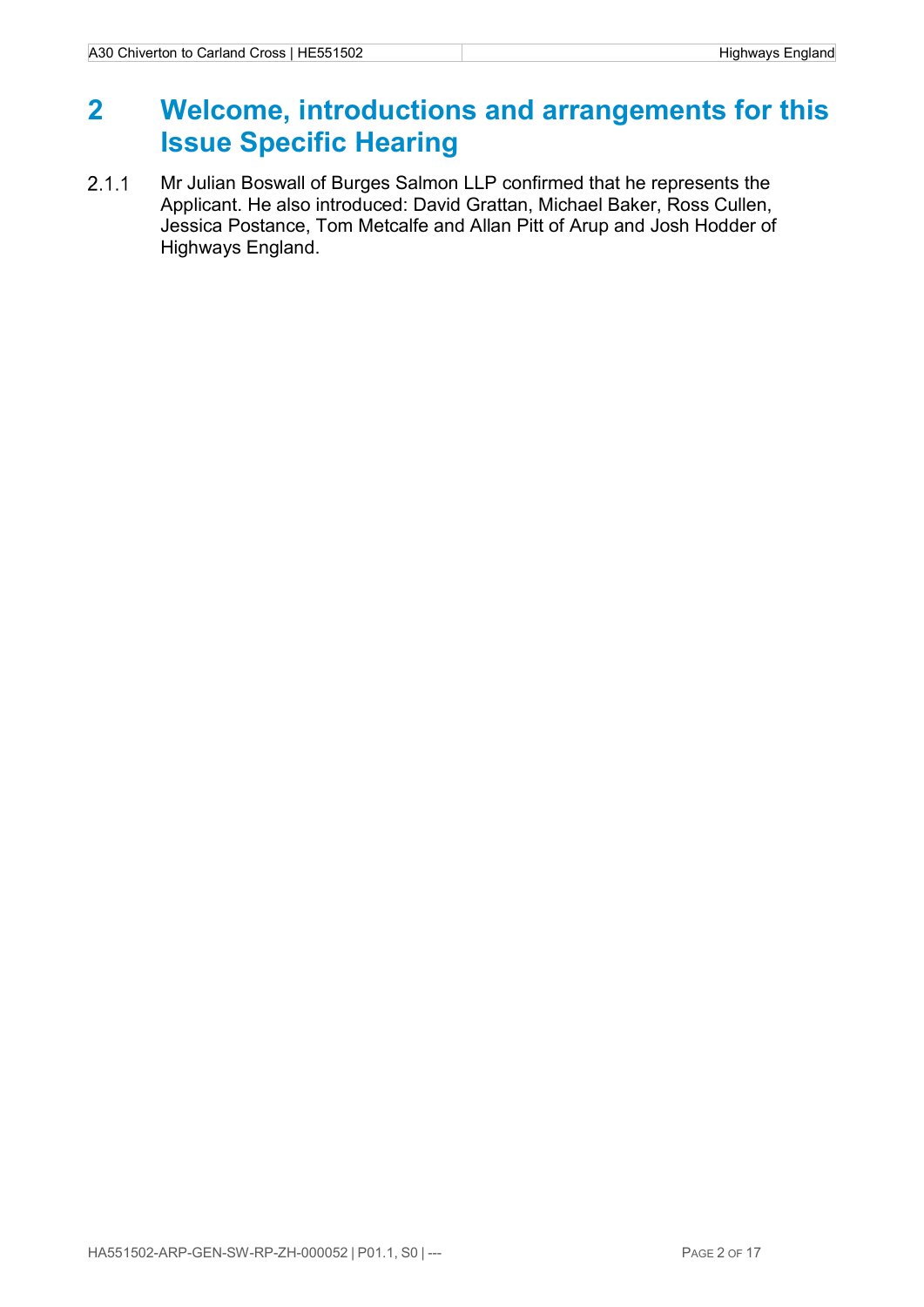# 3 Written Summary of Case

#### Table 3-1 Written summary of case

| Agenda<br>item no. | Agenda item or matter raised during the hearing                                                                         | <b>Summary of oral case</b>                                                                                                                                                                                                                                                                                                                                                                                                                                                                                                                                                                                                                                                                                                                                                                                                                         |
|--------------------|-------------------------------------------------------------------------------------------------------------------------|-----------------------------------------------------------------------------------------------------------------------------------------------------------------------------------------------------------------------------------------------------------------------------------------------------------------------------------------------------------------------------------------------------------------------------------------------------------------------------------------------------------------------------------------------------------------------------------------------------------------------------------------------------------------------------------------------------------------------------------------------------------------------------------------------------------------------------------------------------|
| $\overline{2}$     | The proposal under the dDCO                                                                                             | The existing Chybucca junction as it stands today:                                                                                                                                                                                                                                                                                                                                                                                                                                                                                                                                                                                                                                                                                                                                                                                                  |
|                    |                                                                                                                         | The existing Chybucca junction is an at grade staggered priority junction<br>between the mainline A30 and the B3284 side road.<br>The main traffic movements through this junction are between West Cornwall<br>on the A30 and Truro and between Perranporth and Truro on the B3284.                                                                                                                                                                                                                                                                                                                                                                                                                                                                                                                                                                |
|                    |                                                                                                                         | The Chybucca junction as proposed in the draft DCO:                                                                                                                                                                                                                                                                                                                                                                                                                                                                                                                                                                                                                                                                                                                                                                                                 |
|                    |                                                                                                                         | The proposed Chybucca junction as submitted is a restricted movement grade<br>separated dumbbell junction between the new A30 dual carriageway, the<br>B3284 and the retained existing A30 that would be detrunked and become part<br>of the local road network.<br>The realigned B3284 would pass over the top of the new A30 mainline dual<br>carriageway, with two roundabout junctions connecting to the new A30 dual<br>carriageway west facing on and off slips and to the existing A30.                                                                                                                                                                                                                                                                                                                                                      |
|                    | ExA query on how traffic would access the proposed A30<br>at Chybucca under the proposed scheme, from both<br>junctions | Traffic from north of the Chybucca junction looking to route eastbound on the new<br>A30 would either join the existing A30 at the Chybucca Junction and then route<br>eastbound to join the new A30 at the Carland Cross junction, or would use the<br>A3075 to route west to join the new A30 at Chiverton.<br>Traffic from further north, at Perranporth, would use the existing B3285 and join<br>the existing A30 at the Boxheater junction before routing eastbound to join the new<br>A30 at the Carland Cross junction.<br>Traffic from the south and Truro looking to route eastbound on the new A30 would<br>either use the Shortlanesend Road to join the existing A30 at St Freda and then<br>route eastbound to join the new A30 at the Carland Cross junction, or route to the<br>Carland Cross junction and the new A30 via the A39. |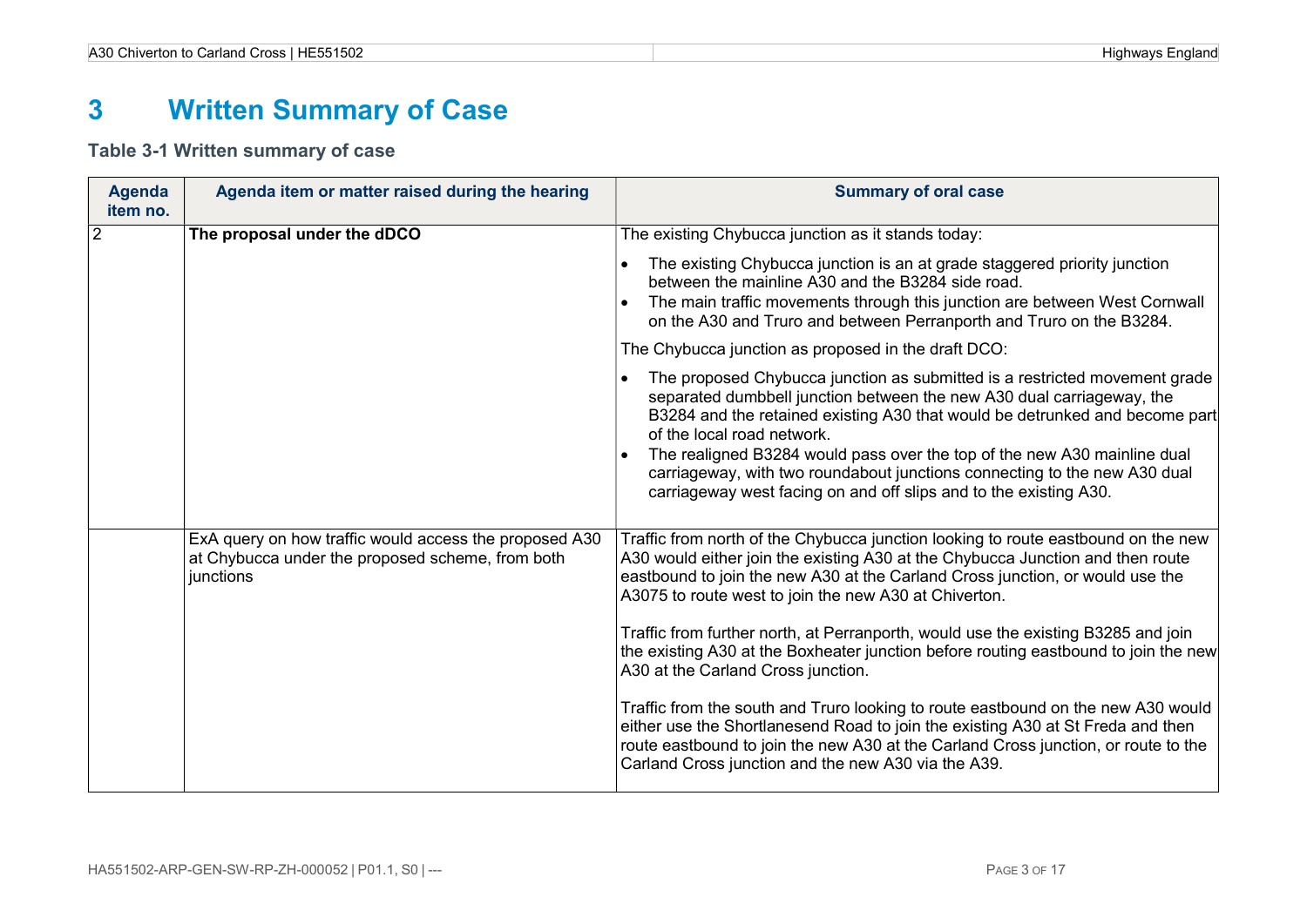| <b>Agenda</b><br>item no. | Agenda item or matter raised during the hearing                                                                                                                                  | <b>Summary of oral case</b>                                                                                                                                                                                                                                                                                                                                                                              |  |  |
|---------------------------|----------------------------------------------------------------------------------------------------------------------------------------------------------------------------------|----------------------------------------------------------------------------------------------------------------------------------------------------------------------------------------------------------------------------------------------------------------------------------------------------------------------------------------------------------------------------------------------------------|--|--|
|                           | ExA query for clarification of traffic modelling undertaken<br>for scheme in Shortlanesend under scenarios with and<br>without east facing slips                                 | There would be an increase in traffic passing through Shortlanesend as a result of<br>the scheme. This is due to the improved speeds and journey times on the A30, as<br>well as that the Shortlanesend/B3284 route leads directly to the centre of Truro<br>and various car parks. It is therefore an attractive, quick route for those travelling<br>from the west of Cornwall into Truro.             |  |  |
|                           |                                                                                                                                                                                  | The impact of the east facing slips has been assessed using the traffic model. The<br>modelling shows that there are significantly less vehicles using east facing slips<br>than the west facing slips. The modelling shows that the impact of including east<br>facing slips on Shortlanesend is limited with any increase being within the 10%<br>daily variation [see tables in Agenda item 4 below]. |  |  |
|                           |                                                                                                                                                                                  | As well as an increase in traffic through Shortlanesend, Henver Lane sees an<br>increase in traffic as a result of the scheme. This increase in traffic consists of trips<br>routeing between the Newquay and Truro areas. This increase is due to the<br>reduction in congestion on the existing A30 which reduces delays at the Henver<br>Lane/A30 junction.                                           |  |  |
|                           | ExA query regarding reduced traffic on A39                                                                                                                                       | The A30 Traffic Model forecasts a reduction in vehicle flows on the A39 with the<br>scheme in place. Due to the improved journey times on the A30, there will be a<br>reduction in traffic on the A39 as vehicles travelling west to Falmouth and the<br>Lizard will remain on the A30 to Redruth, rather than travelling down the A39 and<br>through Truro.                                             |  |  |
|                           | Mr Toft and Mr Parker request for the additional traffic<br>modelling that was undertaken based on de-trunking<br>strategy set out by Cornwall Council in Local Impact<br>Report | This information is provided in the Response to Hearing Action Points - ISH 4<br>on Chybucca Junction (Document Reference 8.23) submitted at Deadline 5.                                                                                                                                                                                                                                                 |  |  |
| 3                         | <b>Consultation</b>                                                                                                                                                              | It was submitted to the ExA that east facing slip roads have never been proposed<br>as part of the scheme proposals, or in the consultation materials presented.                                                                                                                                                                                                                                         |  |  |
|                           |                                                                                                                                                                                  | As detailed in the Consultation Report (Document Reference 5.1) [APP-029], the<br>provision of east facing slip roads was reviewed following non-statutory<br>consultation in 2016 and it was considered their provision was not justified on the<br>basis of traffic flows.                                                                                                                             |  |  |
|                           |                                                                                                                                                                                  | There were a number of responses to statutory consultation in 2018 regarding east<br>facing slip roads. Following statutory consultation, the decision not to provide east                                                                                                                                                                                                                               |  |  |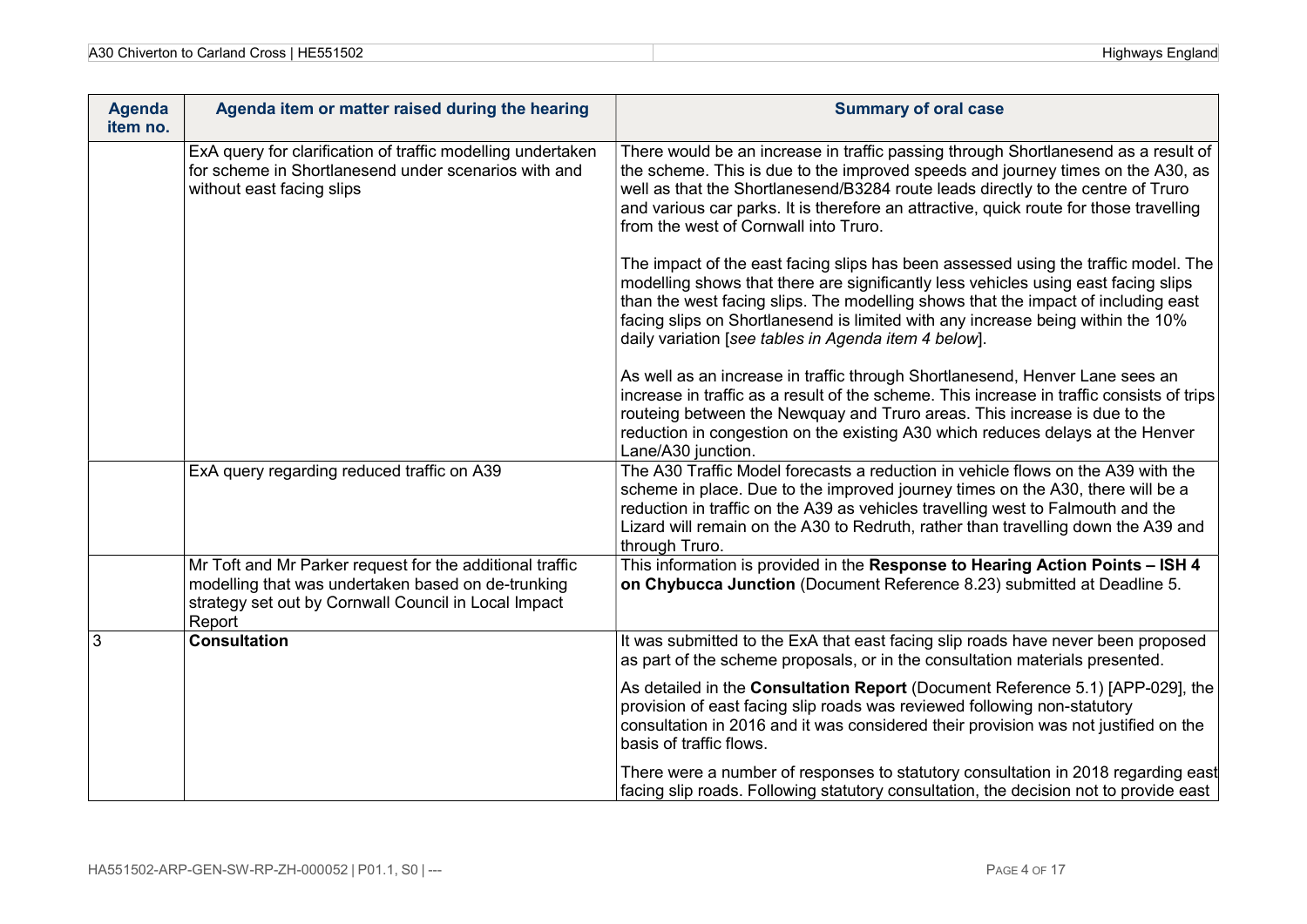| <b>Agenda</b><br>item no. | Agenda item or matter raised during the hearing | <b>Summary of oral case</b>                                                                                                                                                                                                                                                                                                                                                                                                                                                                                                                                                                                                                                                                                                                                                                                                                                                                                                                                                                           |  |  |
|---------------------------|-------------------------------------------------|-------------------------------------------------------------------------------------------------------------------------------------------------------------------------------------------------------------------------------------------------------------------------------------------------------------------------------------------------------------------------------------------------------------------------------------------------------------------------------------------------------------------------------------------------------------------------------------------------------------------------------------------------------------------------------------------------------------------------------------------------------------------------------------------------------------------------------------------------------------------------------------------------------------------------------------------------------------------------------------------------------|--|--|
|                           |                                                 | facing slip roads was again reviewed, and it was again concluded that their<br>provision was not justified.                                                                                                                                                                                                                                                                                                                                                                                                                                                                                                                                                                                                                                                                                                                                                                                                                                                                                           |  |  |
|                           |                                                 | The proposals at Chybucca junction have been subject to review in order to take<br>into account issues raised at non-statutory and statutory consultation. Following<br>each of these reviews, the provision of east facing slips has not been justified.                                                                                                                                                                                                                                                                                                                                                                                                                                                                                                                                                                                                                                                                                                                                             |  |  |
|                           |                                                 | The Applicant offered to detail each stage of consultation and the relevant issues<br>relating to Chybucca junction, if the ExA required. The ExA did not consider that<br>was necessary.                                                                                                                                                                                                                                                                                                                                                                                                                                                                                                                                                                                                                                                                                                                                                                                                             |  |  |
| $\overline{4}$ .          | <b>Traffic Flows</b>                            | In response to the comments made by Mr Tofts and Mr Parker relating to their<br>assessment of link flow traffic data, Highways England confirmed the following:                                                                                                                                                                                                                                                                                                                                                                                                                                                                                                                                                                                                                                                                                                                                                                                                                                       |  |  |
|                           |                                                 | Link flow data is collected automatically at fixed points using technology within<br>the road surface to count the number of vehicles passing.<br>Link flow data does not provide any information with regard to turning<br>movements at junctions, or the origins and destinations of vehicles using the<br>links where the traffic volumes are collected.<br>Link flow traffic data should not be used to inform traffic flow estimates<br>upstream or downstream from that given location other than on immediately<br>adjoining links where it is possible to calculate the flows based on the<br>information provided. i.e. if a junction turning count was also available.<br>However, as this is link count data it is not possible to determine the traffic<br>volumes joining the existing A30 at the Allet, Marazonvose, St Freda, and<br>Henver Lane junctions.<br>Nor is it possible to calculate the number of vehicles routeing on upstream or<br>downstream routes based on this data. |  |  |
|                           |                                                 | Therefore, based on this link count data alone, it is not possible to calculate how<br>many of these vehicles would potentially use east facing slips at Chybucca, if they<br>were to be provided.                                                                                                                                                                                                                                                                                                                                                                                                                                                                                                                                                                                                                                                                                                                                                                                                    |  |  |
|                           | ExA query on basis of traffic model             | The A30 Traffic Model has been used to assess the scheme, including the<br>decision regarding the proposed partial junction at Chybucca.                                                                                                                                                                                                                                                                                                                                                                                                                                                                                                                                                                                                                                                                                                                                                                                                                                                              |  |  |
|                           |                                                 | The A30 Traffic Model has been developed in accordance with the established<br>Department for Transport WebTAG methodology which is standard practice for<br>transport modelling in the UK.                                                                                                                                                                                                                                                                                                                                                                                                                                                                                                                                                                                                                                                                                                                                                                                                           |  |  |

**Highways England**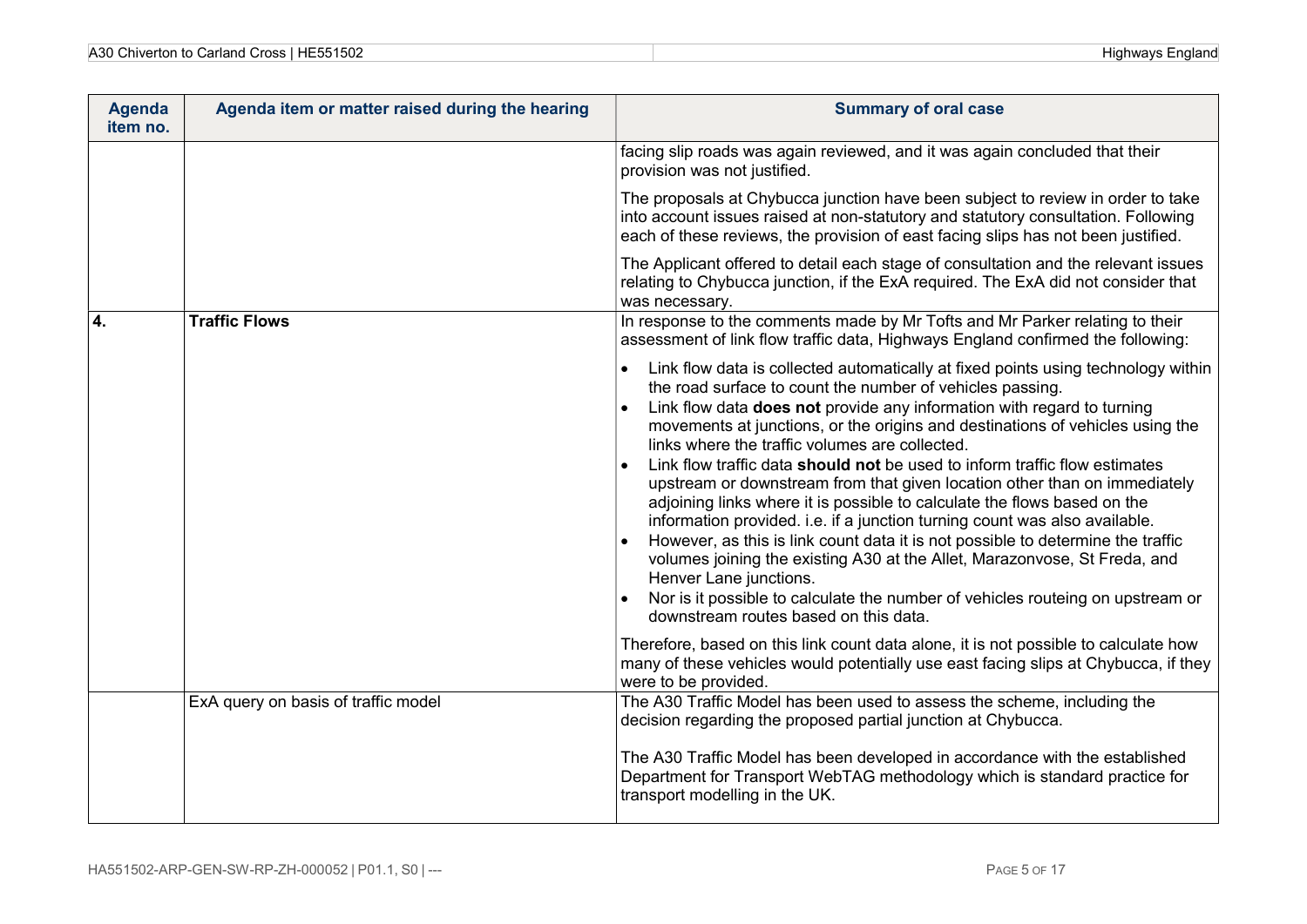| A30 Chiverton to Carland Cross   HE551502 |  |
|-------------------------------------------|--|
|-------------------------------------------|--|

| <b>Agenda</b><br>item no. | Agenda item or matter raised during the hearing                                                                                            | <b>Summary of oral case</b>                                                                                                                                                                                                                                                                                                                                                                                                                                                                                                                                                                              |
|---------------------------|--------------------------------------------------------------------------------------------------------------------------------------------|----------------------------------------------------------------------------------------------------------------------------------------------------------------------------------------------------------------------------------------------------------------------------------------------------------------------------------------------------------------------------------------------------------------------------------------------------------------------------------------------------------------------------------------------------------------------------------------------------------|
|                           |                                                                                                                                            | The model development process was informed by a comprehensive data collection<br>programme; including link counts, junction turning counts, journey time data,<br>accident data and origin and destination surveys.                                                                                                                                                                                                                                                                                                                                                                                      |
|                           |                                                                                                                                            | The model has been calibrated and validated in line with WebTAG guidance. The<br>model has also been reviewed by Cornwall Council and they are satisfied it meets<br>with the WebTAG criteria, as detailed in the Statement of Common Ground. Based<br>on this it is accepted that the A30 Traffic Model accurately reflects what is<br>happening on the highway network in the study area.                                                                                                                                                                                                              |
|                           | Request from Mr Tofts and Mr Parker for model data and<br>reports referenced in Transport Report that were not<br>submitted to Examination | The Applicant was surprised to receive a request from Mr Tofts and Mr Parker<br>during the hearing, for the first time, for data underlying the Transport Report. The<br>Applicant considers that this request has come at a very late stage in the<br>examination process and it would have been prepared to provide this information<br>to Mr Tofts and Mr Parker earlier in the process had they requested it. The<br>Applicant noted that it has had extensive engagement with Cornwall Council on<br>the Transport Report and traffic modelling and that the Council does not have any<br>concerns. |
|                           |                                                                                                                                            | Despite having reservations about the purpose of a further review of the data, the<br>Applicant confirmed that it was nonetheless prepared to share the information<br>directly with Mr Tofts and Mr Parker and agreed to do so immediately after the<br>hearing.                                                                                                                                                                                                                                                                                                                                        |
|                           | ExA query on whether traffic model provides information<br>on scenario at Shortlanesend with east facing slips                             | Forecast year traffic flows on key routes are shown in Section 7.3 of the Transport<br>Report (Document Reference 7.5) [APP-049]. It should be noted the traffic flows<br>shown are not based on the inclusion of east facing slips at the Chybucca junction.                                                                                                                                                                                                                                                                                                                                            |
|                           |                                                                                                                                            | Forecast traffic flows through Shortlanesend with the inclusion of the east facing<br>slips at Chybucca are as shown in the table below:                                                                                                                                                                                                                                                                                                                                                                                                                                                                 |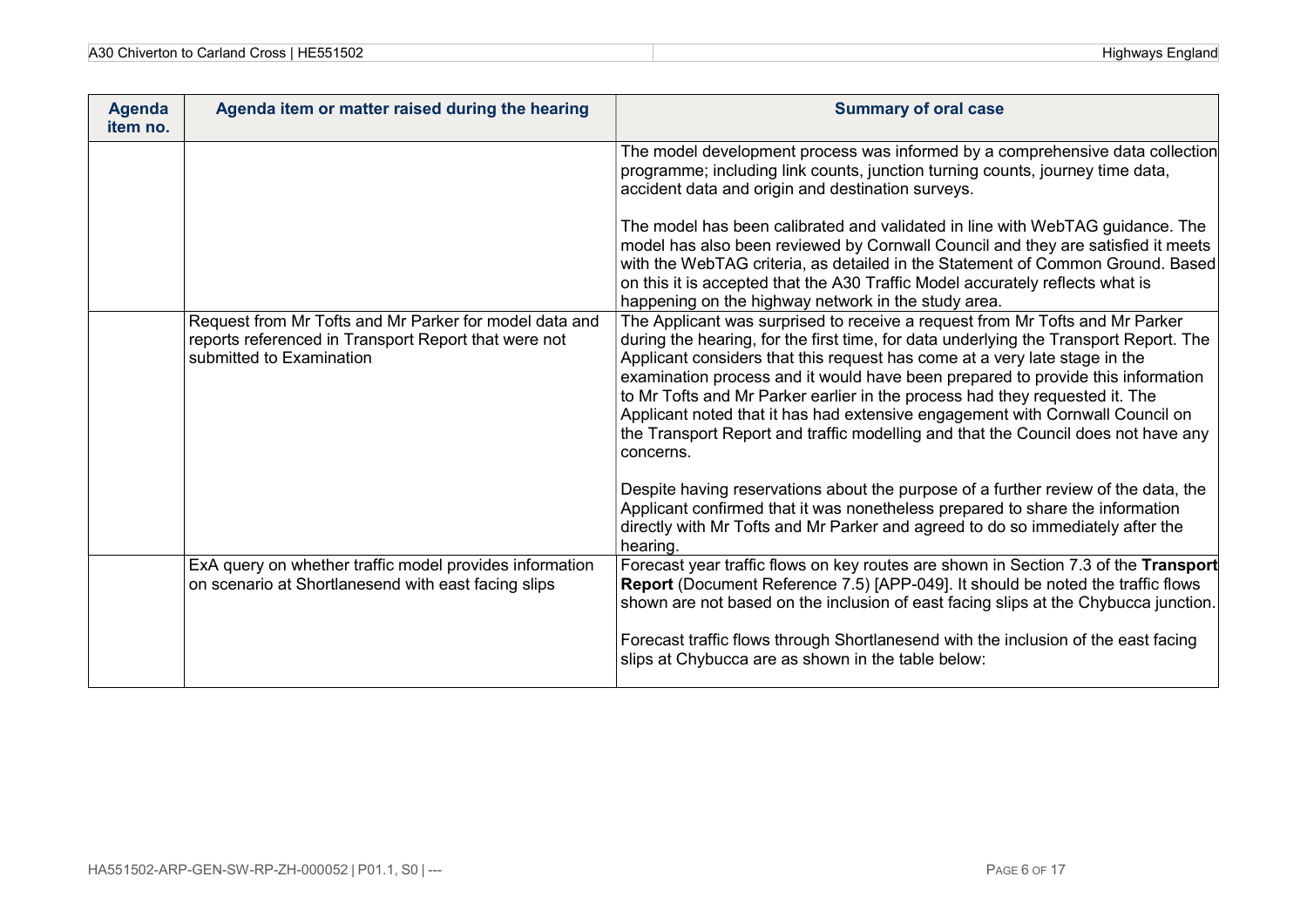| A30<br>HE551502<br>Carland Cross<br>∴hiverton ∵<br>$\sim$ | Highways<br>nglano. |
|-----------------------------------------------------------|---------------------|
|                                                           |                     |

| <b>Agenda</b><br>item no. | Agenda item or matter raised during the hearing                                                                                                           | <b>Summary of oral case</b> |                                                |                                                                              |                                                                                                                                                                                                                                                          |
|---------------------------|-----------------------------------------------------------------------------------------------------------------------------------------------------------|-----------------------------|------------------------------------------------|------------------------------------------------------------------------------|----------------------------------------------------------------------------------------------------------------------------------------------------------------------------------------------------------------------------------------------------------|
|                           |                                                                                                                                                           | <b>Direction</b>            | <b>Peak</b>                                    | <b>DS 2023</b>                                                               | <b>DS 2038</b>                                                                                                                                                                                                                                           |
|                           |                                                                                                                                                           | Northbound                  | AM                                             | 359                                                                          | 434                                                                                                                                                                                                                                                      |
|                           |                                                                                                                                                           |                             | Inter                                          | 519                                                                          | 590                                                                                                                                                                                                                                                      |
|                           |                                                                                                                                                           |                             | PM                                             | 635                                                                          | 667                                                                                                                                                                                                                                                      |
|                           |                                                                                                                                                           | Southbound                  | AM                                             | 705                                                                          | 759                                                                                                                                                                                                                                                      |
|                           |                                                                                                                                                           |                             | Inter                                          | 515                                                                          | 558                                                                                                                                                                                                                                                      |
|                           |                                                                                                                                                           |                             | <b>PM</b>                                      | 465                                                                          | 510                                                                                                                                                                                                                                                      |
|                           |                                                                                                                                                           | <b>Direction</b>            | slips at Chybucca for 2023 and 2038:<br>Peak   | <b>DS 2023</b>                                                               | The table below shows traffic flow through Shortlanesend with just west facing<br><b>DS 2038</b>                                                                                                                                                         |
|                           |                                                                                                                                                           | Northbound                  | AM                                             | 356                                                                          | 455                                                                                                                                                                                                                                                      |
|                           |                                                                                                                                                           |                             | Inter                                          | 518                                                                          | 591                                                                                                                                                                                                                                                      |
|                           |                                                                                                                                                           |                             | <b>PM</b>                                      |                                                                              | 668                                                                                                                                                                                                                                                      |
|                           |                                                                                                                                                           |                             |                                                | 636                                                                          |                                                                                                                                                                                                                                                          |
|                           |                                                                                                                                                           | Southbound                  | AM                                             | 708                                                                          | 798                                                                                                                                                                                                                                                      |
|                           |                                                                                                                                                           |                             | Inter                                          | 519                                                                          | 569                                                                                                                                                                                                                                                      |
|                           |                                                                                                                                                           |                             | <b>PM</b>                                      | 468                                                                          | 515                                                                                                                                                                                                                                                      |
|                           |                                                                                                                                                           |                             | facing slips through Shortlanesend is limited. | The data shows that in 2023 the impact of including east facing slips in the | scheme in terms of traffic flows through Shortlanesend is limited and within the<br>10% daily variation. For 2038 the impact is greater for the AM peak than the inter<br>and PM peaks, but is again within 10% variation. Therefore, the impact of east |
|                           | Journey time data for Callestick to Carland Cross under<br>the 60mph and the detrunked speed limits set out by<br>Cornwall Council in Local Impact Report | the Do Minimum scenario.    |                                                |                                                                              | The data shows that speed limits on the de-trunked A30 will increase journey<br>times between Callestick and Carland Cross compared to the scenario when the<br>national speed limit remains. However, journey times will still improve compared to      |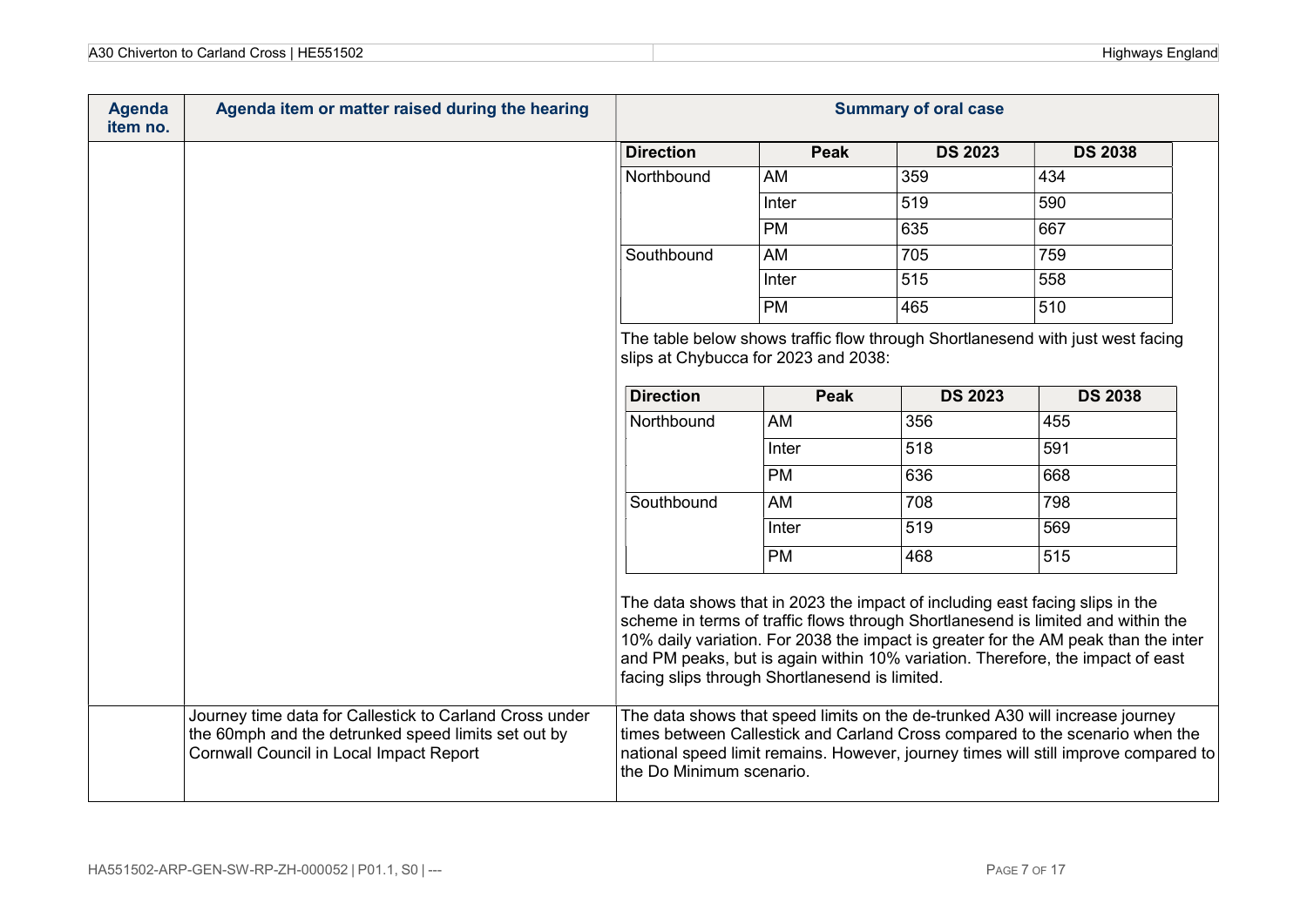| A30 Chiverton to Carland Cross   HE551502 |  |
|-------------------------------------------|--|
|-------------------------------------------|--|

| <b>Agenda</b><br>item no. | Agenda item or matter raised during the hearing |                                                                                                                                                                                                                                                                                                                                                                                                                                                                                                                                                                                                                                                                                                                                                                                                                                                                                                                                                                                                                                                                                                                                                                                                                                                                                       | <b>Summary of oral case</b> |         |                |                              |                |
|---------------------------|-------------------------------------------------|---------------------------------------------------------------------------------------------------------------------------------------------------------------------------------------------------------------------------------------------------------------------------------------------------------------------------------------------------------------------------------------------------------------------------------------------------------------------------------------------------------------------------------------------------------------------------------------------------------------------------------------------------------------------------------------------------------------------------------------------------------------------------------------------------------------------------------------------------------------------------------------------------------------------------------------------------------------------------------------------------------------------------------------------------------------------------------------------------------------------------------------------------------------------------------------------------------------------------------------------------------------------------------------|-----------------------------|---------|----------------|------------------------------|----------------|
|                           |                                                 | Forecast year journey times from the Callestick area to north of the Carland Cross<br>junction have been extracted from the Traffic Model.<br>This journey time route has been selected as Callestick represents an area of the<br>modelled network which could use east facing slips at Chybucca to access the<br>A30 and is considered an appropriate route to demonstrate the impact on journey<br>times east facing slips could provide. Callestick is also where Mr Parker's business<br>is located so the information presented allows for comparison of journey times to<br>Carland Cross with and without the inclusion of east facing slips.<br>The data in the table below shows that travelling westbound on the existing A30 in<br>the AM peak between Carland Cross and Callestick will take 12 minutes 32<br>seconds in the 2023 forecast year do minimum scenario. In the do something<br>scenario the forecast journey time will be 11 minutes 55 seconds.<br>The data in the table below also shows that travelling eastbound on the existing<br>A30 between Callestick and Carland Cross will take 16 minutes 40 seconds in the<br>2038 forecast year do minimum scenario. In the do something scenario the<br>forecast journey time will be 12 minutes 23 seconds. |                             |         |                |                              |                |
|                           |                                                 |                                                                                                                                                                                                                                                                                                                                                                                                                                                                                                                                                                                                                                                                                                                                                                                                                                                                                                                                                                                                                                                                                                                                                                                                                                                                                       |                             |         |                | <b>Journey Times (mm:ss)</b> |                |
|                           |                                                 | <b>Direction</b>                                                                                                                                                                                                                                                                                                                                                                                                                                                                                                                                                                                                                                                                                                                                                                                                                                                                                                                                                                                                                                                                                                                                                                                                                                                                      | <b>Peak</b>                 | 2023 DM | <b>2023 DS</b> | 2038 DM                      | <b>2038 DS</b> |
|                           |                                                 |                                                                                                                                                                                                                                                                                                                                                                                                                                                                                                                                                                                                                                                                                                                                                                                                                                                                                                                                                                                                                                                                                                                                                                                                                                                                                       | AM                          | 12:32   | 11:55          | 15:06                        | 11:58          |
|                           |                                                 |                                                                                                                                                                                                                                                                                                                                                                                                                                                                                                                                                                                                                                                                                                                                                                                                                                                                                                                                                                                                                                                                                                                                                                                                                                                                                       | <b>Inter Peak</b>           | 11:56   | 11:55          | 13:47                        | 11:54          |
|                           |                                                 | Westbound                                                                                                                                                                                                                                                                                                                                                                                                                                                                                                                                                                                                                                                                                                                                                                                                                                                                                                                                                                                                                                                                                                                                                                                                                                                                             | <b>PM</b>                   | 12:39   | 11:59          | 15:05                        | 12:04          |
|                           |                                                 |                                                                                                                                                                                                                                                                                                                                                                                                                                                                                                                                                                                                                                                                                                                                                                                                                                                                                                                                                                                                                                                                                                                                                                                                                                                                                       | AM                          | 11:17   | 11:54          | 13:14                        | 12:02          |
|                           |                                                 |                                                                                                                                                                                                                                                                                                                                                                                                                                                                                                                                                                                                                                                                                                                                                                                                                                                                                                                                                                                                                                                                                                                                                                                                                                                                                       | <b>Inter Peak</b>           | 11:11   | 11:54          | 14:05                        | 11:58          |
|                           |                                                 | Eastbound                                                                                                                                                                                                                                                                                                                                                                                                                                                                                                                                                                                                                                                                                                                                                                                                                                                                                                                                                                                                                                                                                                                                                                                                                                                                             | <b>PM</b>                   | 13:45   | 11:58          | 16:40                        | 12:23          |
|                           |                                                 |                                                                                                                                                                                                                                                                                                                                                                                                                                                                                                                                                                                                                                                                                                                                                                                                                                                                                                                                                                                                                                                                                                                                                                                                                                                                                       |                             |         |                |                              |                |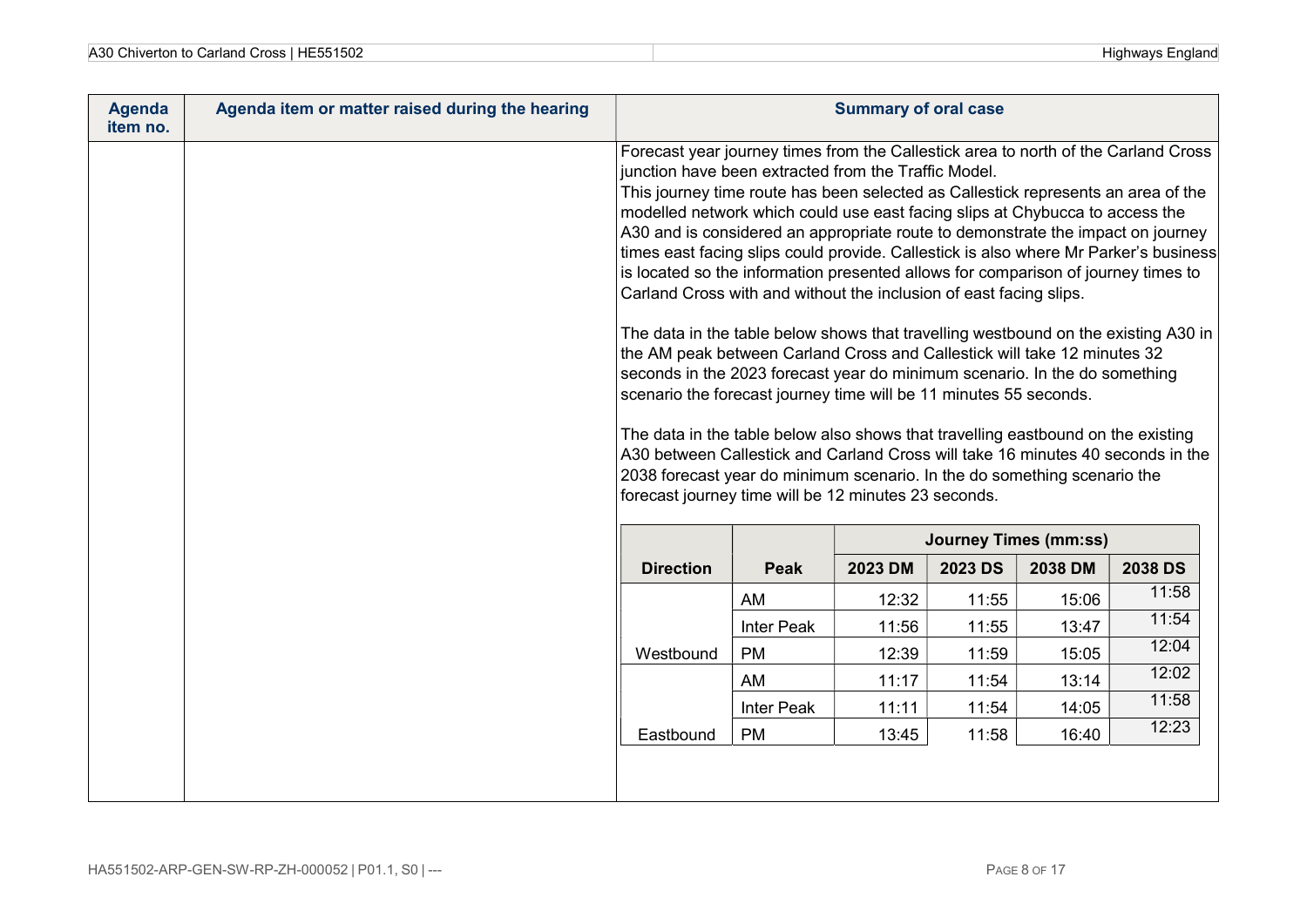| A30 Chiverton to Carland Cross   HE551502 |  |
|-------------------------------------------|--|
|-------------------------------------------|--|

| <b>Agenda</b><br>item no. | Agenda item or matter raised during the hearing                                 | <b>Summary of oral case</b>                                                                                                                                                                                                                                                                                                                                                                                                                                                                                                                                                                                                                                                                                                                                                                                                                                  |
|---------------------------|---------------------------------------------------------------------------------|--------------------------------------------------------------------------------------------------------------------------------------------------------------------------------------------------------------------------------------------------------------------------------------------------------------------------------------------------------------------------------------------------------------------------------------------------------------------------------------------------------------------------------------------------------------------------------------------------------------------------------------------------------------------------------------------------------------------------------------------------------------------------------------------------------------------------------------------------------------|
| 5.                        | <b>COST</b>                                                                     |                                                                                                                                                                                                                                                                                                                                                                                                                                                                                                                                                                                                                                                                                                                                                                                                                                                              |
|                           | ExA query about decisions and justification to not include<br>east facing slips | Highways England will only include an element in a scheme if there is sufficient<br>justification for doing so, as schemes are funded using public money and there is a<br>compelling public interest test that must be satisfied in respect of compulsory<br>acquisition. These schemes are being brought forward in accordance with the NN<br>NPS. In headline terms, as set out in the application and in various submissions<br>during the examination, there has never been a justification in terms of predicted<br>traffic flows for east facing slips. That has not been a borderline judgement.<br>Adding a substantial element to the scheme such as east facing slips inevitably<br>involves a financial cost and the acquisition of land. While there may be some<br>willing land interests in this situation, there may be others that are not. |
|                           |                                                                                 | The Applicant has no intention of withdrawing or amending the application in order<br>to provide east facing slips, as it does not consider that sufficient justification<br>exists.                                                                                                                                                                                                                                                                                                                                                                                                                                                                                                                                                                                                                                                                         |
|                           | Overview of costs                                                               | To prepare a high-level construction cost estimate for the potential provision of the<br>east facing slips at the Chybucca junction, we have reviewed the potential<br>approaches described earlier with the costing team of the recently appointed<br>contractor.                                                                                                                                                                                                                                                                                                                                                                                                                                                                                                                                                                                           |
|                           |                                                                                 | The high-level costing of the approaches has been prepared based on:                                                                                                                                                                                                                                                                                                                                                                                                                                                                                                                                                                                                                                                                                                                                                                                         |
|                           |                                                                                 | estimated earthworks and pavement volumes; and<br>unit rate percentages for the other construction elements, land costs and costs<br>associated with Preliminaries, Fees and Risk.                                                                                                                                                                                                                                                                                                                                                                                                                                                                                                                                                                                                                                                                           |
|                           |                                                                                 | For the approach with no changes to the associated mainline but an increase in<br>the junction roundabouts and the inclusion of the slips (noting the resulting<br>departures required from standards), the approximate construction cost would<br>likely be over £2.5m.                                                                                                                                                                                                                                                                                                                                                                                                                                                                                                                                                                                     |
|                           |                                                                                 | For the approach with the junction roundabouts increase, the additional slips and<br>the mainline improved to full standard to avoid the departures from standards with<br>a resulting higher embankment further east, the approximate construction cost<br>would likely be over £3.5m.                                                                                                                                                                                                                                                                                                                                                                                                                                                                                                                                                                      |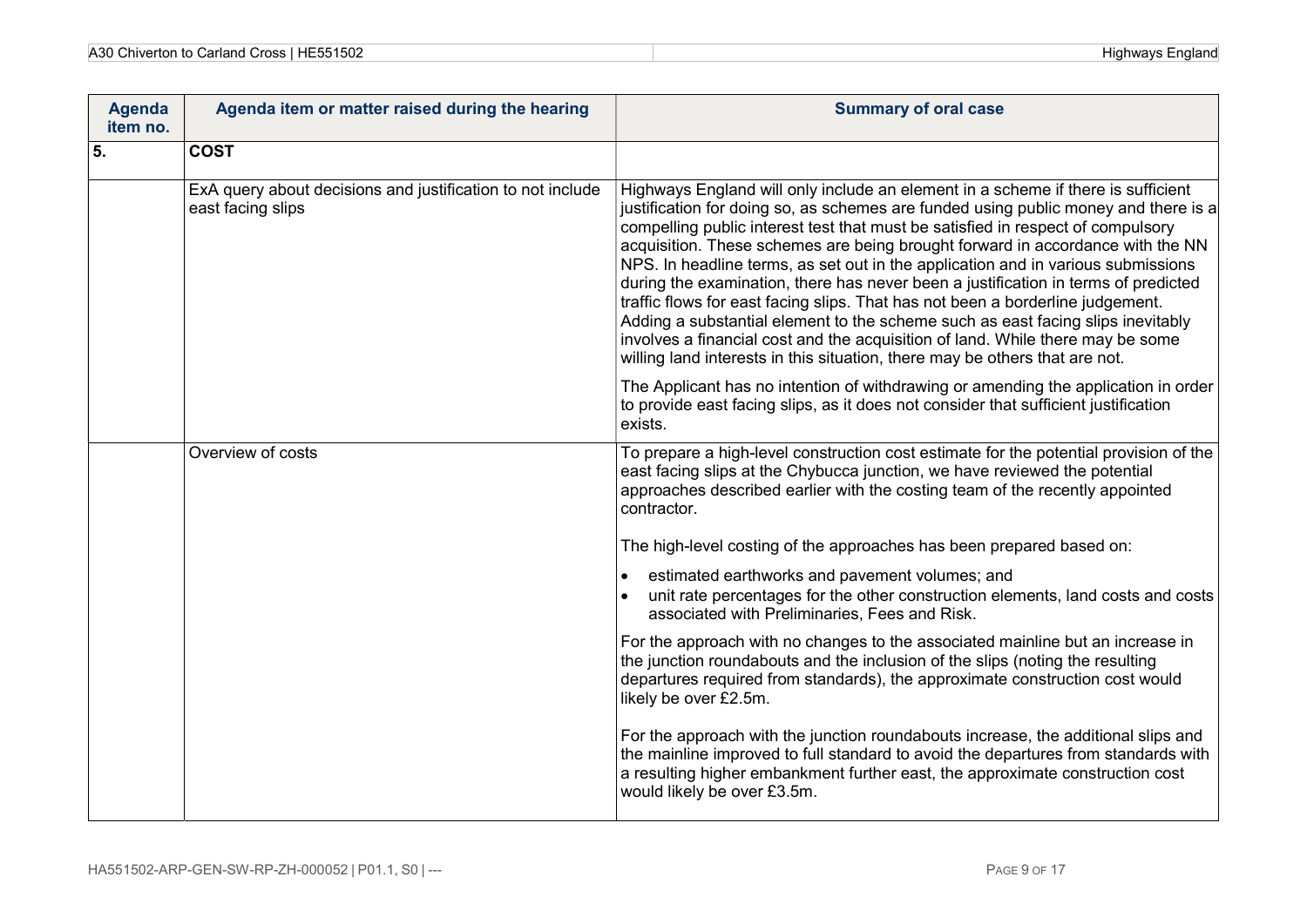| A30<br>HE551502<br>Cross '<br>າ to Carland<br>`hivarton<br><b>UNIVERUIT</b> | Highwavs<br>·ngland |
|-----------------------------------------------------------------------------|---------------------|
|-----------------------------------------------------------------------------|---------------------|

| <b>Agenda</b><br>item no. | Agenda item or matter raised during the hearing                                                                           | <b>Summary of oral case</b>                                                                                                                                                                                                                                                                                                                                                                                                                          |
|---------------------------|---------------------------------------------------------------------------------------------------------------------------|------------------------------------------------------------------------------------------------------------------------------------------------------------------------------------------------------------------------------------------------------------------------------------------------------------------------------------------------------------------------------------------------------------------------------------------------------|
|                           |                                                                                                                           | For the approach with the junction roundabouts increase, the additional slips and<br>the mainline improved to full standard to avoid the departures from standards with<br>a resulting deeper cutting, the approximate construction cost would likely be over<br>£20m.                                                                                                                                                                               |
|                           | Response to query by Mr Wright regarding turning ability<br>of HGVs at the Chybucca junction as proposed in the<br>scheme | The scheme and the associated new junctions has been developed in accordance<br>with Highways England's national design standards, which includes manoeuvres<br>through the junctions for maximum legal articulated vehicles.                                                                                                                                                                                                                        |
|                           | Response to Mr Toft query regarding costing for<br>retrofitting.                                                          | The figures above are presented on the hypothetical assumption that the east<br>facing slips would be provided as part of the scheme. The Applicant has not<br>considered the likely cost of retrofitting east facing slips.                                                                                                                                                                                                                         |
|                           |                                                                                                                           | In response to the query raised by the ExA about whether retrofitting would be the<br>responsibility of Cornwall Council or Highways England, the Applicant indicated<br>that this would likely be the responsibility of Highways England depending on the<br>trunk road limits, although any such decision would inevitably be made in<br>consultation with Cornwall Council as local highway authority.                                            |
|                           |                                                                                                                           | The Applicant agreed with the ExA's suggestion that in order for east facing slips<br>to be retrofitted in the future there would need to be sufficient proof that they were<br>required. From the Applicant's perspective any such proof would be unexpected<br>and the issues associated with the provision of east facing slips in this location,<br>including gaining approval of departures from standards, would still have to be<br>overcome. |
| $\overline{6}$ .          | <b>Environmental Impacts</b>                                                                                              | Based on receipt of the agenda for this Hearing, a high-level desk-based<br>assessment has been undertaken for all topics reported in the Environmental<br>Statement.                                                                                                                                                                                                                                                                                |
|                           |                                                                                                                           | From the existing baseline information available Highways England has<br>considered the potential approaches to providing east facing slips as previously<br>described.                                                                                                                                                                                                                                                                              |
|                           |                                                                                                                           | It is considered that the topics that would have the potential to alter the level of<br>change and the significance of effects reported in the ES include: landscape,<br>noise, people and communities (in terms of impacts on agricultural land and<br>businesses) and materials.                                                                                                                                                                   |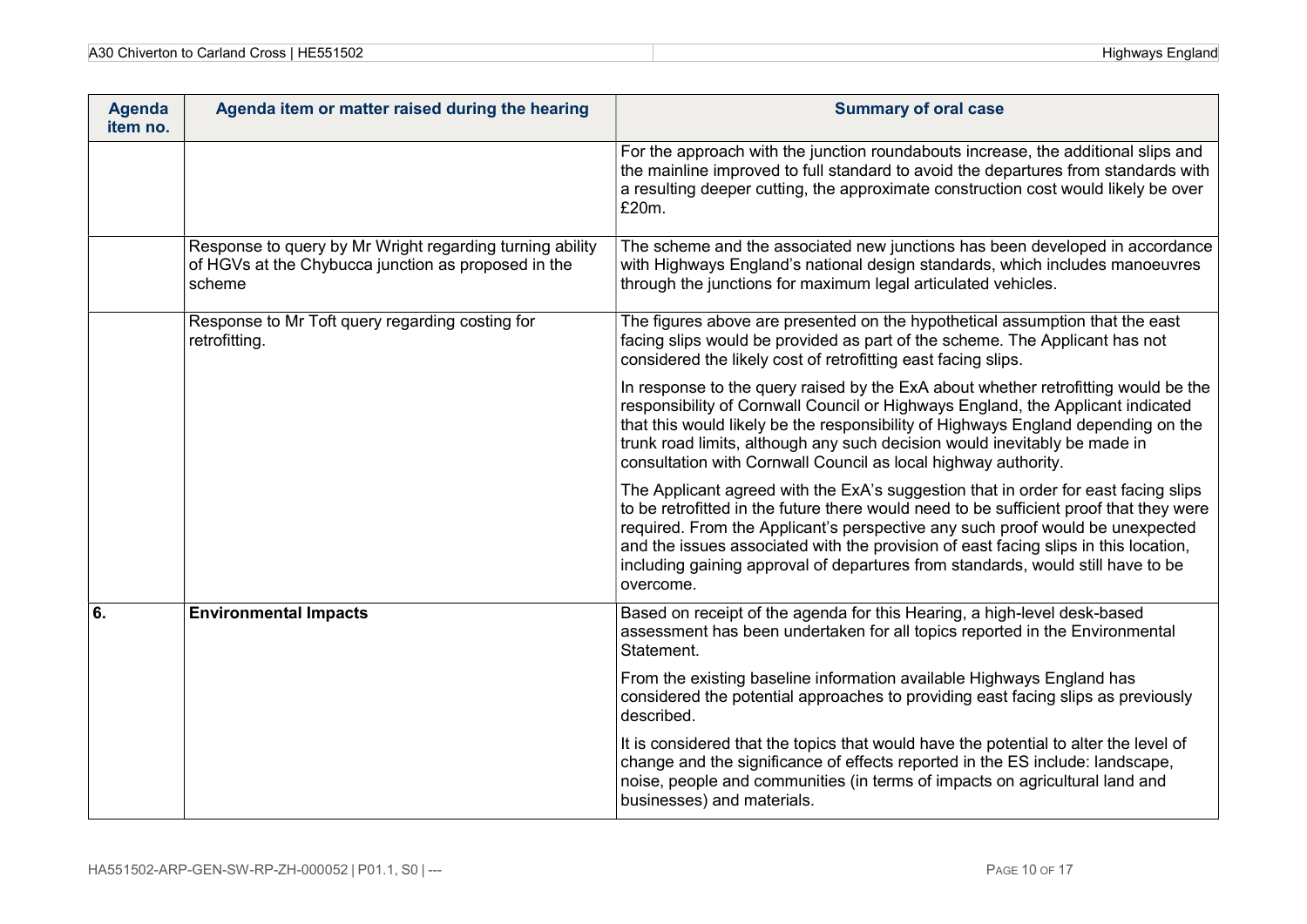| <b>Agenda</b><br>item no. | Agenda item or matter raised during the hearing                                                                                                 | <b>Summary of oral case</b>                                                                                                                                                                                                                                                                                                                                                                                                                                                                                                                                                                                                                                                                                                                                         |
|---------------------------|-------------------------------------------------------------------------------------------------------------------------------------------------|---------------------------------------------------------------------------------------------------------------------------------------------------------------------------------------------------------------------------------------------------------------------------------------------------------------------------------------------------------------------------------------------------------------------------------------------------------------------------------------------------------------------------------------------------------------------------------------------------------------------------------------------------------------------------------------------------------------------------------------------------------------------|
|                           |                                                                                                                                                 | These topics would be influenced by the addition of the east facing slips, and any<br>associated changes with the vertical level of the mainline and the junction. To<br>understand the full impact further work would need to be undertaken, for example<br>noise modelling and landscape viewpoints.                                                                                                                                                                                                                                                                                                                                                                                                                                                              |
|                           |                                                                                                                                                 | It is not considered that the other topics assessed in the ES would be affected.                                                                                                                                                                                                                                                                                                                                                                                                                                                                                                                                                                                                                                                                                    |
|                           | Response to Mr Tofts query regarding whether the<br>environmental effects have been assessed for a scheme<br>with and without east facing slips | The environmental assessment of the potential addition of the east facing slips<br>was a high-level assessment that focused on the changes in vertical level of the<br>mainline and the junction and the associated land take.                                                                                                                                                                                                                                                                                                                                                                                                                                                                                                                                      |
|                           | ExA query whether environmental effects of a detrunked<br>road has specifically been considered in the assessment                               | The emerging proposals for the de-trunking of the existing A30 (such as possible<br>changes to speed limits) do not form part of the Scheme and therefore have not<br>been specifically considered in the assessment. For the purposes of the<br>assessment it has been assumed that the current speed limit will continue. The<br>reason for this is that these are emerging proposals on a road that will be under<br>the control of Cornwall Council and which could change at any time. It is a moving<br>target that the Applicant cannot reasonably be expected to keep revisiting, and it is<br>also in the context of a very substantial predicted reduction in traffic on the existing<br>A30.                                                             |
| 7.                        | <b>Business Impacts</b><br>Methodology for assessment                                                                                           | Chapter 12 People and Communities of the Environmental Statement<br>(Document Reference 6.2) [APP-065] separately considers commercial property<br>and businesses and then tourism and recreation facilities - some of which operate<br>as businesses.<br>For direct impacts, the appropriate study area is considered to include facilities<br>within the order limits (scheme footprint) and for indirect and amenity impacts,<br>impacts are considered within 2km of the scheme centre line. All of the businesses<br>potentially affected by the scheme would experience indirect impacts.<br>As reported in paragraph 12.8.6 of the ES, a focused meeting was held to discuss<br>the assessment of People and Communities on 11 May 2018 with representatives |
|                           |                                                                                                                                                 | of Cornwall Council, Visit Cornwall and Cornwall Sustainable Tourism. Agreement<br>was reached about the study area and approach to the assessment, including the<br>likely effects on businesses including tourism impacts. The draft Statement of<br>Common Ground with Cornwall Council (Document Reference 7.4(A)) [REP1-<br>003] records this.                                                                                                                                                                                                                                                                                                                                                                                                                 |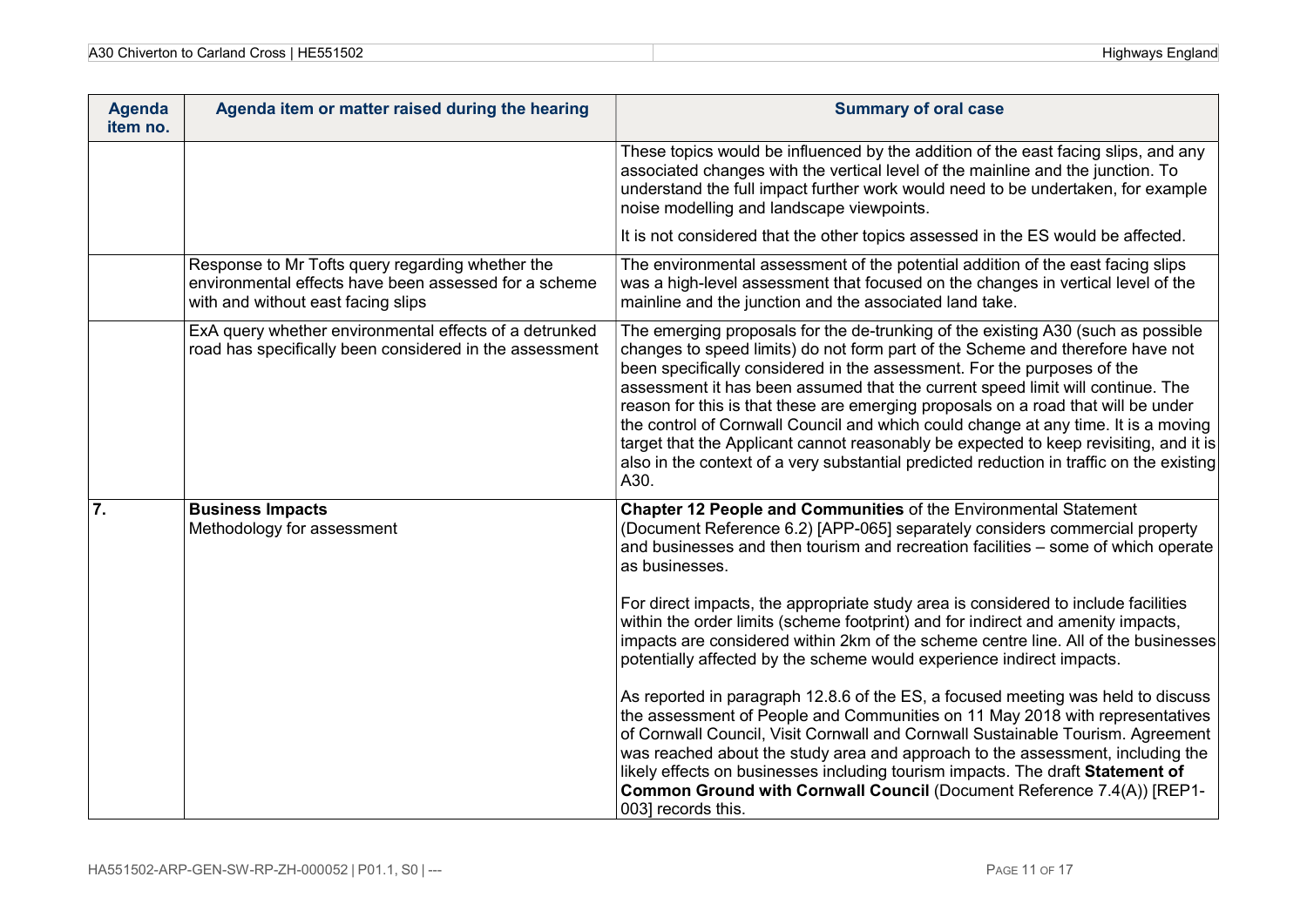| A30<br>4.500<br>$\sim$<br>`ross<br>5161<br>Univerton to<br>Carland<br>⊣⊢∗<br>$\mathbf{r}$<br>1 JUZ<br>w | Highways<br>-nglanc |
|---------------------------------------------------------------------------------------------------------|---------------------|
|---------------------------------------------------------------------------------------------------------|---------------------|

| <b>Agenda</b><br>item no. | Agenda item or matter raised during the hearing | <b>Summary of oral case</b>                                                                                                                                                                                                                                                                                                                                            |
|---------------------------|-------------------------------------------------|------------------------------------------------------------------------------------------------------------------------------------------------------------------------------------------------------------------------------------------------------------------------------------------------------------------------------------------------------------------------|
|                           |                                                 | Figure 12.2 of the Environmental Statement (Document Reference 6.2) [APP-<br>083/084] shows the commercial properties and businesses. Table 12-9 and 12-20<br>in Chapter 12 of the Environmental Statement identify and assess the businesses<br>in the study area.                                                                                                    |
|                           |                                                 | Figure 12.5 of the Environmental Statement (Document Reference 6.2) [APP-<br>093/094] shows the tourism and recreation facilities. Table 12-16 and 12-21 in<br>Chapter 12 of the Environmental Statement identify and assess the tourism and<br>recreation facilities in the study area.                                                                               |
|                           | Impacts on Businesses                           | Chapter 12 People and Communities of the Environmental Statement<br>(Document Reference 6.2) [APP-065] assesses the impacts on businesses both<br>during construction and operation (once the scheme is in place).                                                                                                                                                     |
|                           |                                                 | The assessment concludes that:                                                                                                                                                                                                                                                                                                                                         |
|                           |                                                 | During construction works, there could be short term and minor impacts as a<br>result of disruption and diversions. Best practice construction techniques would<br>be used to help reduce and avoid where practicable any likely adverse<br>impacts. Overall it is considered there would be no more than temporary slight<br>adverse effects.                         |
|                           |                                                 | The scheme once operational would bring either neutral or slight positive<br>benefits (on average) to businesses and tourism facilities by virtue of improved<br>journey times and resilience - as evidenced by traffic modelling [see Agenda<br>Item 4]. Those benefits could be greater in summer months when there is<br>generally more traffic and risk of delays. |
|                           |                                                 | The scheme as proposed would mean that accessibility and choice for visitors<br>and servicing vehicles e.g. deliveries would be improved compared to the<br>current situation.                                                                                                                                                                                         |
|                           |                                                 | The scheme with the addition of east facing slips would have a negligible<br>impact on businesses and tourism facilities in light of traffic modelling evidence<br>[see Agenda Item 4], which shows the benefits to journey times would be<br>negligible with their additional provision.                                                                              |
|                           | Impacts on Callestick Farm                      | Table 12-16 and Table 12-21 in Chapter 12 People and Communities of the<br>Environmental Statement (Document Reference 6.2) [APP-065] report that:                                                                                                                                                                                                                     |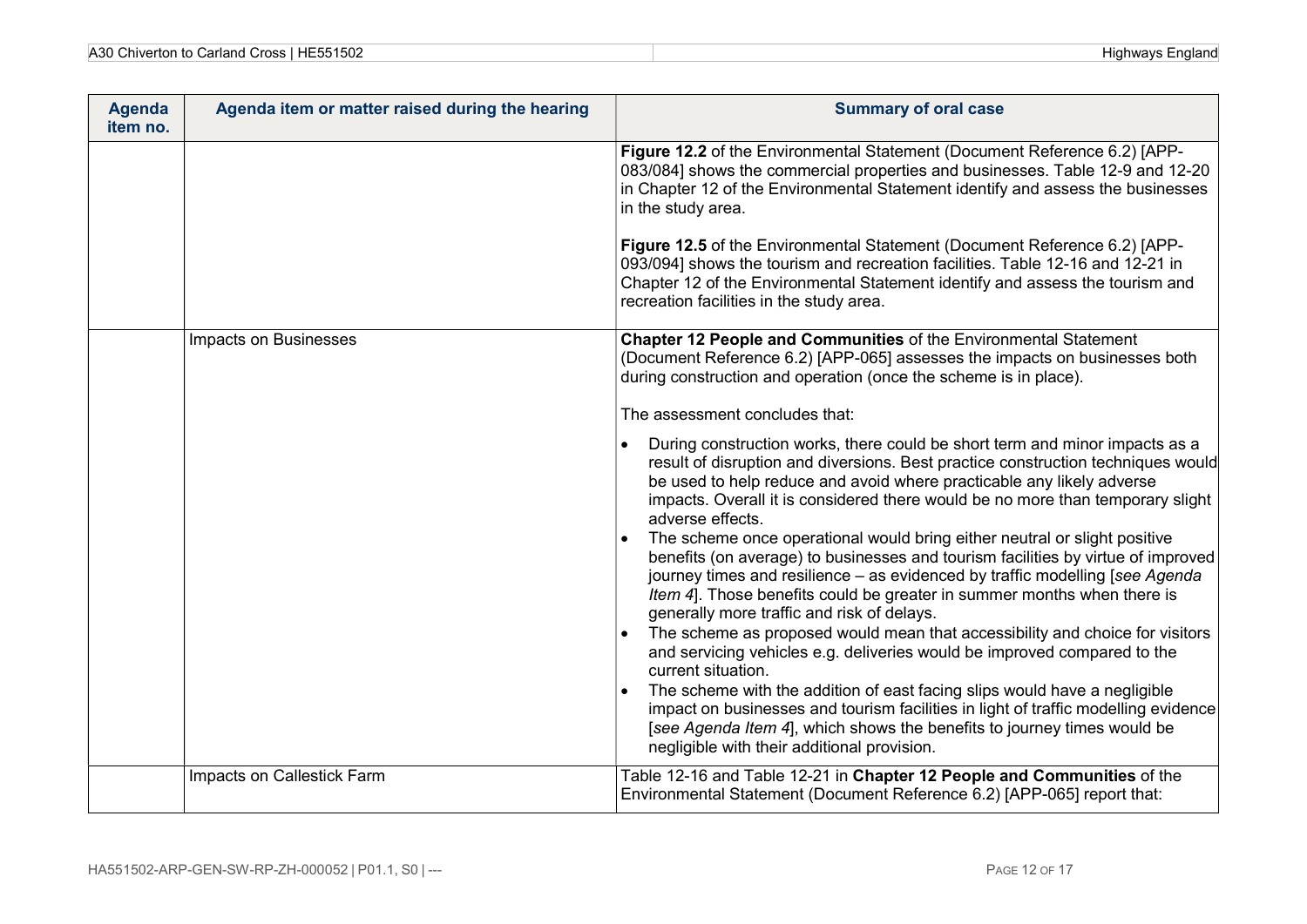| A30 Chiverton to Carland Cross   HE551502 |  |
|-------------------------------------------|--|
|-------------------------------------------|--|

| <b>Agenda</b><br>item no. | Agenda item or matter raised during the hearing | <b>Summary of oral case</b>                                                                                                                                                                                                                                                                                                                                                                                                                                                                                                                                                                                                                                                                                                                                                                                                                                                                                                                                                                                                                                                                                                                                                                                                                                                                                                                                                                                                                                                                                                                                                                                                                                                                                                                                                                                                                                                                                                                                                                                                                                                                                                                                                                                                                                                                                                                               |
|---------------------------|-------------------------------------------------|-----------------------------------------------------------------------------------------------------------------------------------------------------------------------------------------------------------------------------------------------------------------------------------------------------------------------------------------------------------------------------------------------------------------------------------------------------------------------------------------------------------------------------------------------------------------------------------------------------------------------------------------------------------------------------------------------------------------------------------------------------------------------------------------------------------------------------------------------------------------------------------------------------------------------------------------------------------------------------------------------------------------------------------------------------------------------------------------------------------------------------------------------------------------------------------------------------------------------------------------------------------------------------------------------------------------------------------------------------------------------------------------------------------------------------------------------------------------------------------------------------------------------------------------------------------------------------------------------------------------------------------------------------------------------------------------------------------------------------------------------------------------------------------------------------------------------------------------------------------------------------------------------------------------------------------------------------------------------------------------------------------------------------------------------------------------------------------------------------------------------------------------------------------------------------------------------------------------------------------------------------------------------------------------------------------------------------------------------------------|
|                           |                                                 | Callestick Farm Ice Cream and Tearoom is situated 1.5km north west of the<br>existing A30 and is considered to be of a low sensitivity to change by virtue of<br>its local scale and low or medium importance and rarity.<br>It would experience an indirect effect of a negligible magnitude. This is<br>because the effect would be very minor and with no significant effects<br>identified largely by virtue of its proximity to the A30.<br>During construction it is appreciated there would be likely slight adverse effects<br>as a result of the likely disruption and diversions needed along the A30 and<br>connecting roads, although these would be avoided or reduced where possible<br>as explained in the Outline CEMP.<br>During operation, once the scheme is open, there would be slight beneficial<br>results to both visitors and servicing vehicles e.g. deliveries. This is because of<br>the improved journey times and resilience as has been evidenced by traffic<br>modelling data presented under Agenda Item 4.<br>The scheme as is currently proposed means that visitors or delivery vehicles<br>could travel along the new A30 via the Chiverton Junction from the A3075, or<br>via the existing A30. They would have increased choice and benefit from<br>increased network resilience as well as improved journey times with the<br>scheme.<br>As presented under Agenda Item 4, Highways England has assessed journeys<br>to and from Callestick Farm and has identified that they would be faster with<br>the scheme in place when compared to the existing situation and the additional<br>provision of east facing slips would have a negligible impact.<br>Any concerns over an adverse impact on fuel costs by trips being longer for<br>some journeys when compared to a situation with east facing slips, would be<br>offset by the scheme addressing stop-start travel conditions and improved<br>journey times.<br>It should also be acknowledged that visitors to a tourist facility typically plan<br>their journeys ahead and largely take infrequent trips - they do not typically<br>experience loss of passing trade and visitors would not be put off by the<br>absence of east facing slips, in fact there would be benefits realised with the<br>scheme in place compared to the existing situation. |
|                           | Impacts of permanent loss of agricultural land  | A review of the farm holdings, their plots and areas affected by the scheme either<br>permanently and temporarily, has been assessed in Chapter 12 People and                                                                                                                                                                                                                                                                                                                                                                                                                                                                                                                                                                                                                                                                                                                                                                                                                                                                                                                                                                                                                                                                                                                                                                                                                                                                                                                                                                                                                                                                                                                                                                                                                                                                                                                                                                                                                                                                                                                                                                                                                                                                                                                                                                                             |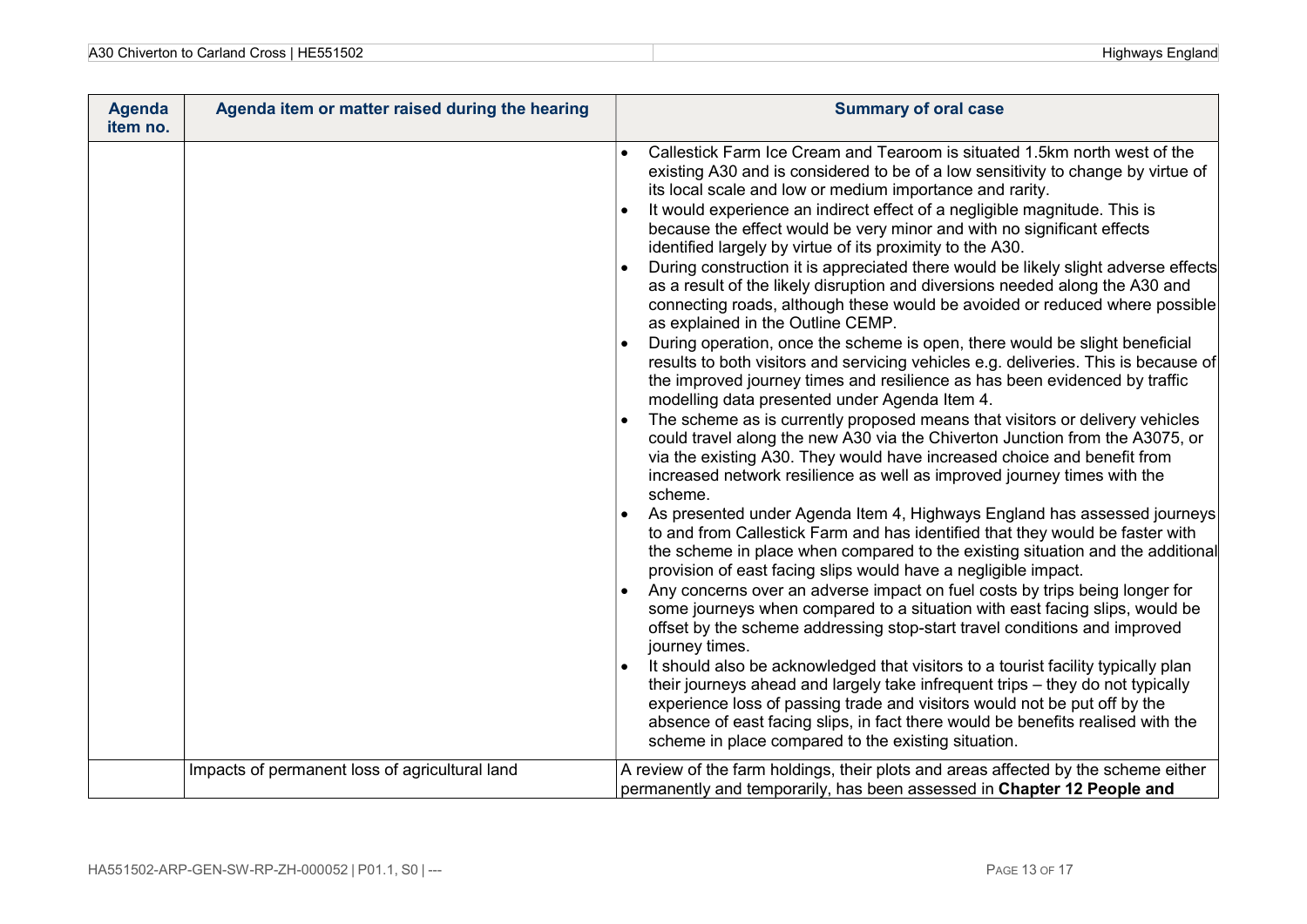| HE551502<br>A30<br>$\sim$<br>Cross ⊟<br>Highwavs<br>∙nglano<br>⊦Chiverton to Carland ( |
|----------------------------------------------------------------------------------------|
|----------------------------------------------------------------------------------------|

| <b>Agenda</b><br>item no. | Agenda item or matter raised during the hearing                                                                                       | <b>Summary of oral case</b>                                                                                                                                                                                                                                                                                                                                                                                                                                                                           |
|---------------------------|---------------------------------------------------------------------------------------------------------------------------------------|-------------------------------------------------------------------------------------------------------------------------------------------------------------------------------------------------------------------------------------------------------------------------------------------------------------------------------------------------------------------------------------------------------------------------------------------------------------------------------------------------------|
|                           |                                                                                                                                       | Communities of the Environmental Statement (Document Reference 6.2) [APP-<br>$065$ ].                                                                                                                                                                                                                                                                                                                                                                                                                 |
|                           |                                                                                                                                       | To help understand the potential impact of the scheme on a farm holding,<br>landowner discussions and consultation has facilitated the opportunity for<br>concerns to be shared.                                                                                                                                                                                                                                                                                                                      |
|                           |                                                                                                                                       | The assessment has not taken into account the commercial operation or viability of<br>agricultural businesses beyond where there is an impact on a tourism facility, in<br>which case it has been assumed that Highways England would seek to discuss<br>and agree mitigation through negotiation where a direct impact is unavoidable, in<br>accordance with their relevant Compensation Code and discussions with the<br>District Valuer. This is explained in paragraph 12.9.14 of the ES.         |
|                           |                                                                                                                                       | In terms of assessing the quality of farmland, an independent review of Agricultural<br>Land Classification (ALC) for the Order limits has been undertaken.                                                                                                                                                                                                                                                                                                                                           |
|                           |                                                                                                                                       | The land around the Chybucca Junction that has been surveyed as land to be<br>acquired temporarily or permanently (within the Order limits) comprises multiple<br>plots and is largely best and most versatile land at Grade 2 and Grade 3A.                                                                                                                                                                                                                                                          |
|                           |                                                                                                                                       | The addition of east facing slips would lead to the further loss of agricultural land,<br>likely to involve best and most versatile land. This would serve to exacerbate the<br>significant adverse impact that the scheme would have in terms of loss of<br>agricultural land.                                                                                                                                                                                                                       |
| 8                         | Any other matters                                                                                                                     |                                                                                                                                                                                                                                                                                                                                                                                                                                                                                                       |
|                           | Response to Mr Tofts statement regarding east facing slips<br>providing double the resilience of the scheme as currently<br>proposed. | The design has been developed with ongoing engagement with the Highways<br>England Maintenance and Operations team and emergency access points have<br>been included as required to assist in managing the new A30 traffic during an<br>incident. For westbound traffic in the section east of the Chybucca junction, there<br>is an emergency access point proposed at the point of the existing Tresawsen<br>Road, where westbound traffic could be taken off and re-routed to the existing<br>A30. |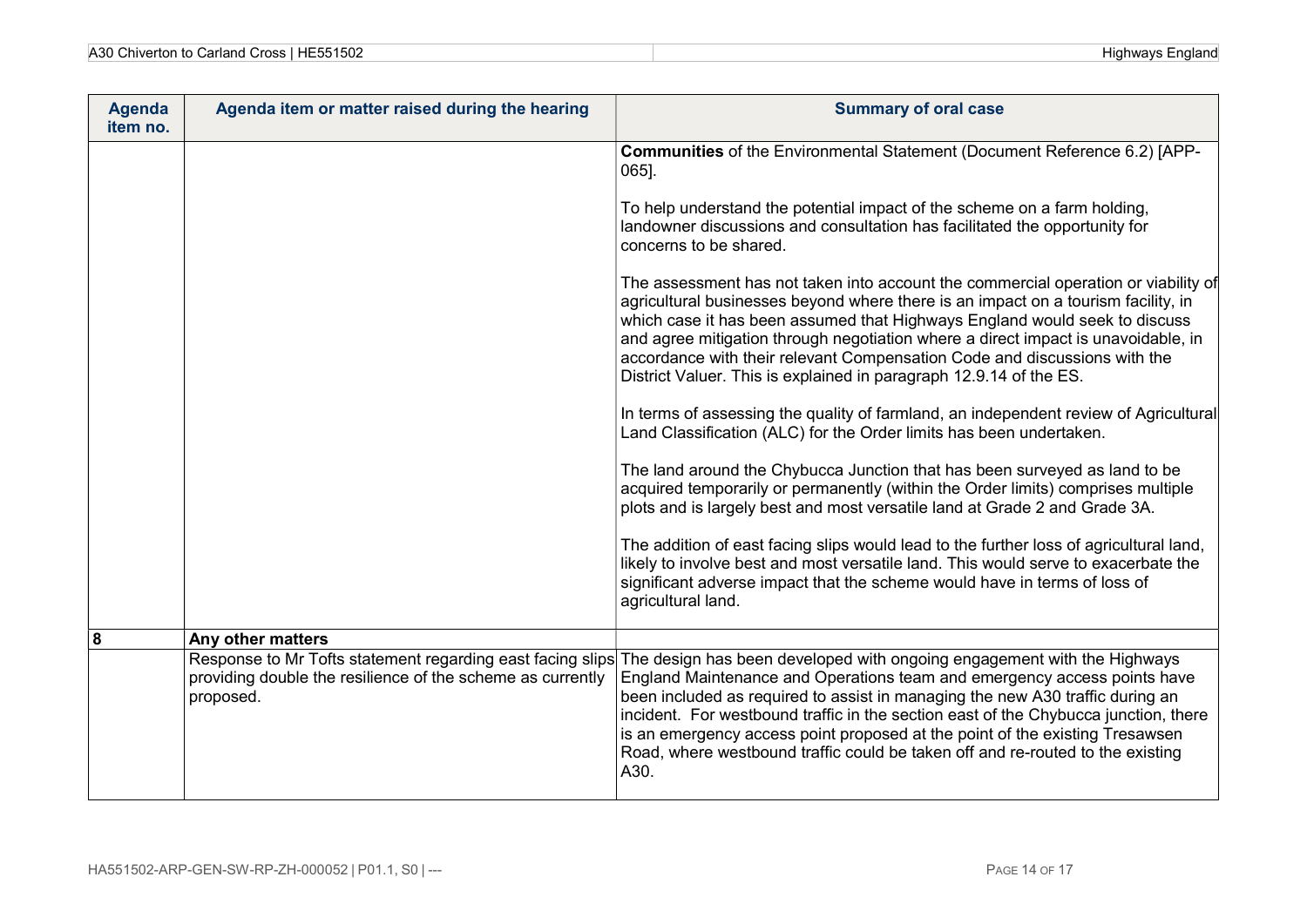| A30 Chiverton to Carland Cross   HE551502 |  |
|-------------------------------------------|--|
|-------------------------------------------|--|

| <b>Agenda</b><br>item no. | Agenda item or matter raised during the hearing                      | <b>Summary of oral case</b>                                                                                                                                                                                                                                                                                                                                                                                                                                                                                                                                                 |
|---------------------------|----------------------------------------------------------------------|-----------------------------------------------------------------------------------------------------------------------------------------------------------------------------------------------------------------------------------------------------------------------------------------------------------------------------------------------------------------------------------------------------------------------------------------------------------------------------------------------------------------------------------------------------------------------------|
|                           |                                                                      | The Applicant does not say that providing east facing slips would offer no benefits<br>whatsoever in terms of resilience. However, the Applicant has had to make an<br>overall judgement as to whether the benefits that would be delivered are<br>appropriate in relation to the demand and the wider considerations set out above.<br>It has done so and stands very comfortably by that judgement.                                                                                                                                                                       |
|                           | Clarification of Applicant's position regarding east facing<br>slips | As a general point and for the avoidance of doubt, the Applicant is not in a position<br>to accommodate the request that has been made to include east facing slips at<br>this stage. It would involve substantial new land and the design and assessment<br>work has not been done. The 'point of no return' was reached following the<br>statutory consultation in 2018. It would not be possible procedurally to<br>accommodate such a significant change at this stage and the Applicant has no<br>intention of adding east facing slips for the reasons set out above. |
|                           | Updates to Statements of Common Ground                               | In total, Highways England has entered into 8 Statements of Common Ground<br>(SoCGs) with Statutory Consultees and Interested Parties. The following update<br>was provided on SoCGs:                                                                                                                                                                                                                                                                                                                                                                                       |
|                           |                                                                      | <b>Statutory Consultees</b>                                                                                                                                                                                                                                                                                                                                                                                                                                                                                                                                                 |
|                           |                                                                      | Cornwall Council:                                                                                                                                                                                                                                                                                                                                                                                                                                                                                                                                                           |
|                           |                                                                      | Highways England has continued to review the matters outstanding detailed in<br>the SoCG with Cornwall Council.                                                                                                                                                                                                                                                                                                                                                                                                                                                             |
|                           |                                                                      | Meetings held with Cornwall Council on 10 June to discuss draft Heads of<br>Terms and Matters Outstanding / Responses to LIR.                                                                                                                                                                                                                                                                                                                                                                                                                                               |
|                           |                                                                      | Updated draft SoCG issued to Cornwall Council on 20 May 2019.<br>$\bullet$                                                                                                                                                                                                                                                                                                                                                                                                                                                                                                  |
|                           |                                                                      | Both parties are aiming for Deadline 6 for a signed SoCG.<br>$\bullet$                                                                                                                                                                                                                                                                                                                                                                                                                                                                                                      |
|                           |                                                                      | Natural England:                                                                                                                                                                                                                                                                                                                                                                                                                                                                                                                                                            |
|                           |                                                                      | SoCG signed, all matters agreed - submitted at Deadline 2.<br>$\bullet$                                                                                                                                                                                                                                                                                                                                                                                                                                                                                                     |
|                           |                                                                      | Historic England:                                                                                                                                                                                                                                                                                                                                                                                                                                                                                                                                                           |
|                           |                                                                      | Draft SoCG was submitted at Deadline 4 with only one matter outstanding,<br>which was relating to Carland Cross.                                                                                                                                                                                                                                                                                                                                                                                                                                                            |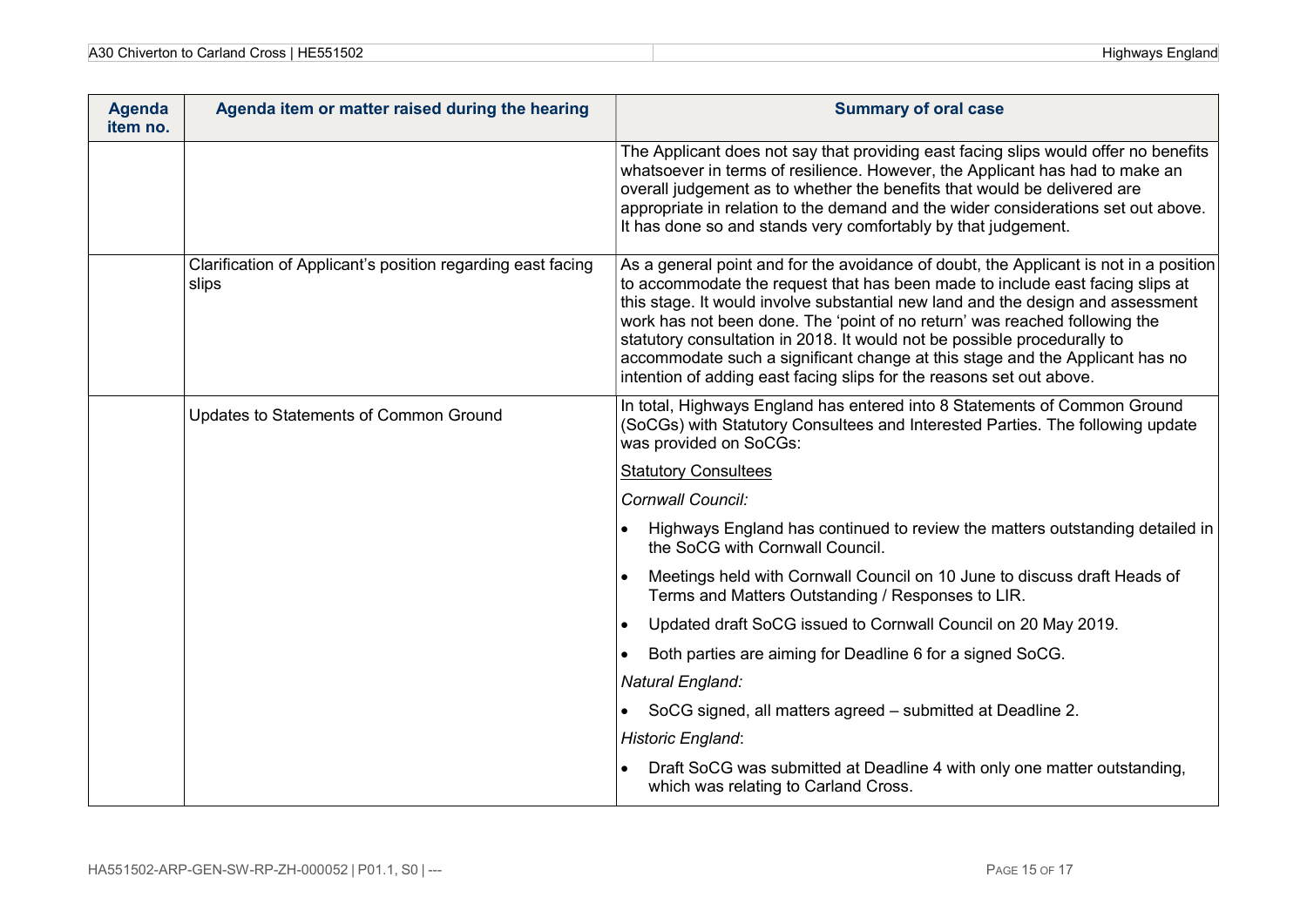| A30 Chiverton to Carland Cross   HE551502 | ⊢ngland⊦<br>Highways |
|-------------------------------------------|----------------------|
|-------------------------------------------|----------------------|

| <b>Agenda</b><br>item no. | Agenda item or matter raised during the hearing | <b>Summary of oral case</b>                                                                                                                                                                                                                                                                 |
|---------------------------|-------------------------------------------------|---------------------------------------------------------------------------------------------------------------------------------------------------------------------------------------------------------------------------------------------------------------------------------------------|
|                           |                                                 | To address this, information provided to Historic England on 17 May -<br>included:                                                                                                                                                                                                          |
|                           |                                                 | Updated Written Scheme of Investigation (Annex F of the Outline CEMP<br>Annexes (Document reference 6.4 (A) [REP3-014]): with regards to the<br>archaeological reporting and the integrated interpretation strategy.                                                                        |
|                           |                                                 | Updated Scheduled Monument Protection Plan (Annex R of the Outline<br><b>CEMP Annexes</b> (Document reference 6.4 (A) [REP3-014]): updated in<br>relation to comments provided by Mr Russell.                                                                                               |
|                           |                                                 | Sheet 18 of the Environmental Masterplans (Document Reference 6.3,<br>Figure 7.6(B)) [REP4-003] to show a location for an elevated viewing<br>point and the inclusion of a footpath link between the replacement open<br>space land, the elevated viewing point and the existing CRoW land. |
|                           |                                                 | Both parties are aiming for a signed SoCG, with all matters agreed to be<br>provided at Deadline 5 (post meeting note – this will now be Deadline 6).                                                                                                                                       |
|                           |                                                 | <b>Environment Agency</b><br>SoCG signed, all matters agreed - submitted at Deadline 2.                                                                                                                                                                                                     |
|                           |                                                 | <b>Interested Parties</b>                                                                                                                                                                                                                                                                   |
|                           |                                                 | Nancarrow Farm-                                                                                                                                                                                                                                                                             |
|                           |                                                 | An updated legal agreement was issued to Nancarrow on 2 April 2019<br>$\bullet$                                                                                                                                                                                                             |
|                           |                                                 | A meeting was held on 11 June 2019 to discuss the draft SoCG and the draft<br>legal agreement.                                                                                                                                                                                              |
|                           |                                                 | SoCG with Nancarrow Farm is to be updated and submitted at a future<br>deadline.                                                                                                                                                                                                            |
|                           |                                                 | Truro Cycling Campaign -                                                                                                                                                                                                                                                                    |
|                           |                                                 | SoCG signed, all matters agreed - submitted at Deadline 3.                                                                                                                                                                                                                                  |
|                           |                                                 | <b>National Farmers Union</b>                                                                                                                                                                                                                                                               |
|                           |                                                 | A draft SoCG with the NFU was submitted at Deadline 2.<br>$\bullet$                                                                                                                                                                                                                         |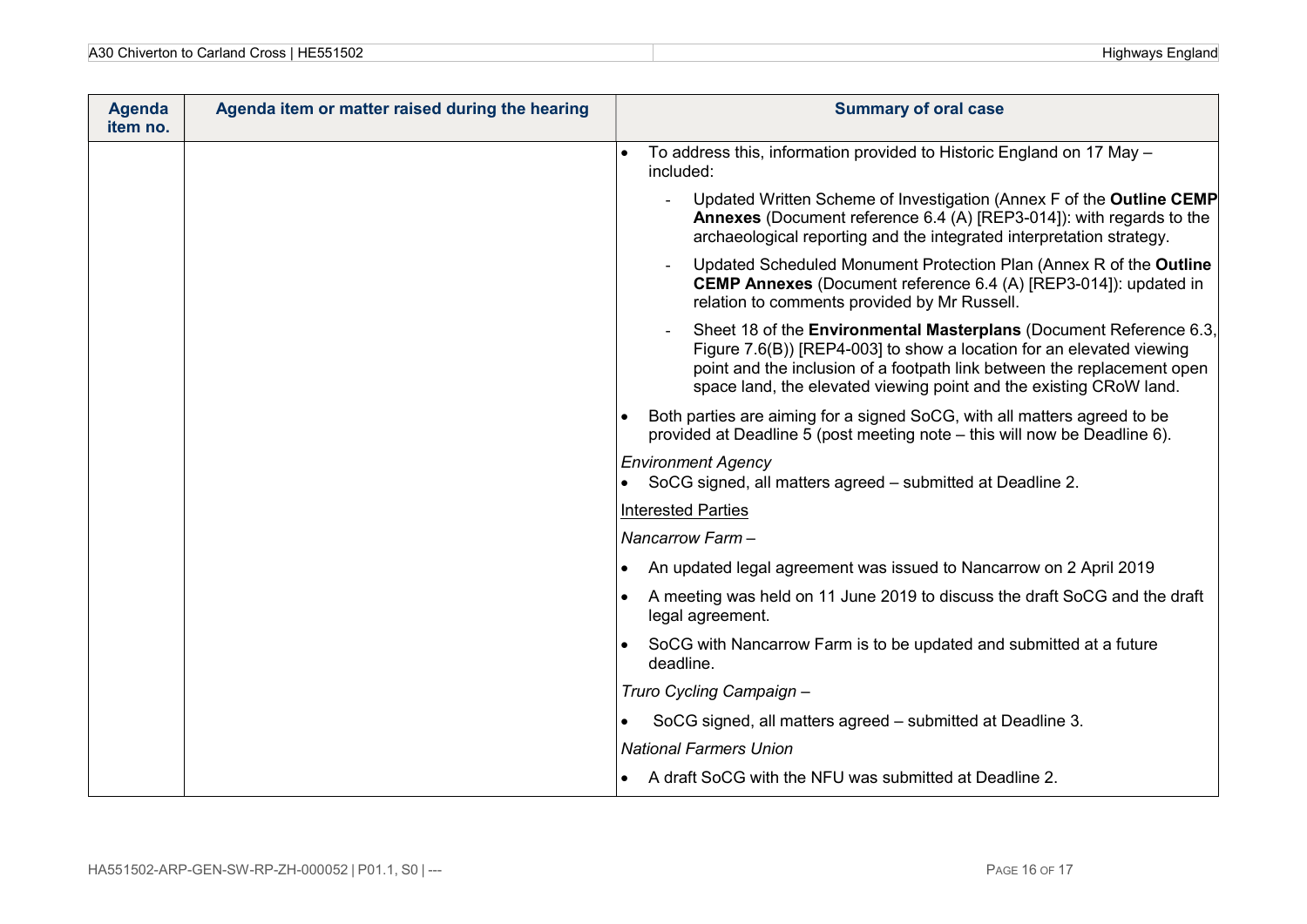| A30 Chiverton to Carland Cross | Highwavs |
|--------------------------------|----------|
| E551502                        | ≘nɑland  |

| <b>Agenda</b><br>item no. | Agenda item or matter raised during the hearing | <b>Summary of oral case</b>                                                                                                                                           |
|---------------------------|-------------------------------------------------|-----------------------------------------------------------------------------------------------------------------------------------------------------------------------|
|                           |                                                 | A number of matters in the SoCG were for further review and confirmation by<br>NFU.                                                                                   |
|                           |                                                 | Highways England has continued to engage with and review the matters<br>outstanding with the NFU as recently as 7 June – most matters outstanding<br>moved to agreed. |
|                           |                                                 | Matters outstanding are: east facing slips and the temporary notice in draft<br>DCO.                                                                                  |
|                           |                                                 | Final position of both parties and aiming for a signed SoCG to be submitted at<br>Deadline 5 (post meeting note – this will now be Deadline 6).                       |
|                           |                                                 | <b>St Allen Parish Council:</b>                                                                                                                                       |
|                           |                                                 | The SoCG has now been signed by both parties and it will be submitted at<br>Deadline 5.                                                                               |